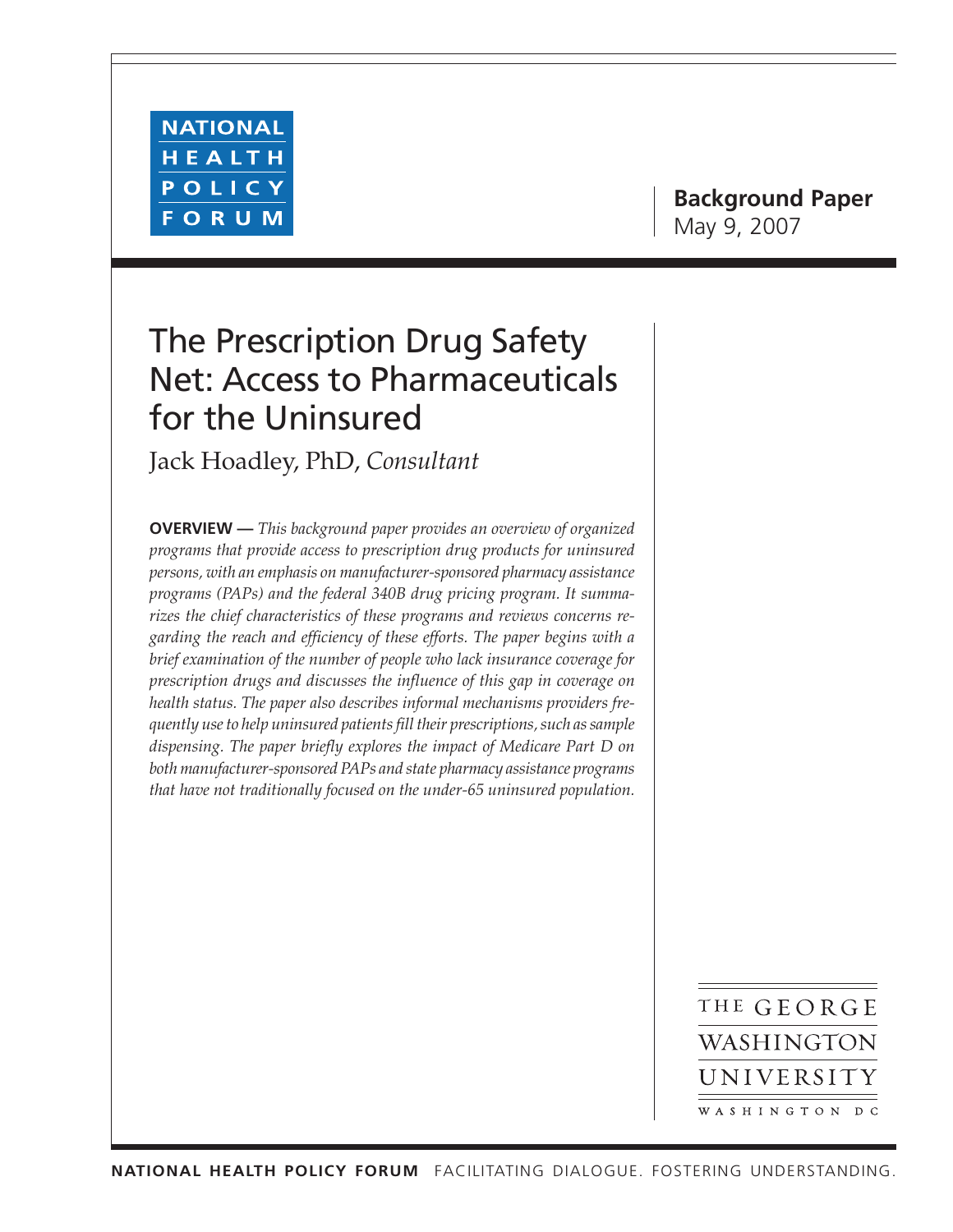# Contents

| <b>BACKGROUND: GAPS IN COVERAGE FOR</b>                                                                                     |
|-----------------------------------------------------------------------------------------------------------------------------|
| Figure 1: Distribution of Prescription Drug Benefits                                                                        |
| Figure 2: Percentage of Adults Aged 19 to 64 Who Did Not<br>Fill a Prescription Due to Cost, 2001, by Insurance Category  5 |
| MANUFACTURER-SPONSORED PRESCRIPTION                                                                                         |
|                                                                                                                             |
|                                                                                                                             |
|                                                                                                                             |
|                                                                                                                             |
|                                                                                                                             |
| Changes in Manufacturer PAPs as a Result                                                                                    |
|                                                                                                                             |
| Figure 3: Distribution of Covered Sites in the 340B Program,                                                                |
|                                                                                                                             |
| Problems Affecting the 340B Program and                                                                                     |
|                                                                                                                             |
| PHYSICIANS' ROLE IN HELPING PATIENTS                                                                                        |
|                                                                                                                             |
|                                                                                                                             |
|                                                                                                                             |
|                                                                                                                             |
|                                                                                                                             |

**National Health Policy Forum**

Facilitating dialogue. Fostering understanding.

2131 K Street NW, Suite 500 Washington DC 20037

202/872-1390 202/862-9837 [fax] [nhpf@gwu.edu \[e](mailto:nhpf@gwu.edu)-mail] [www.nhpf.org \[](http://www.nhpf.org)web]

**Judith Miller Jones** *Director*

**Sally Coberly** *Deputy Director*

**Monique Martineau** *Publications Director*

Project Manager **Eileen Salinsky**

*Principal Research Associate*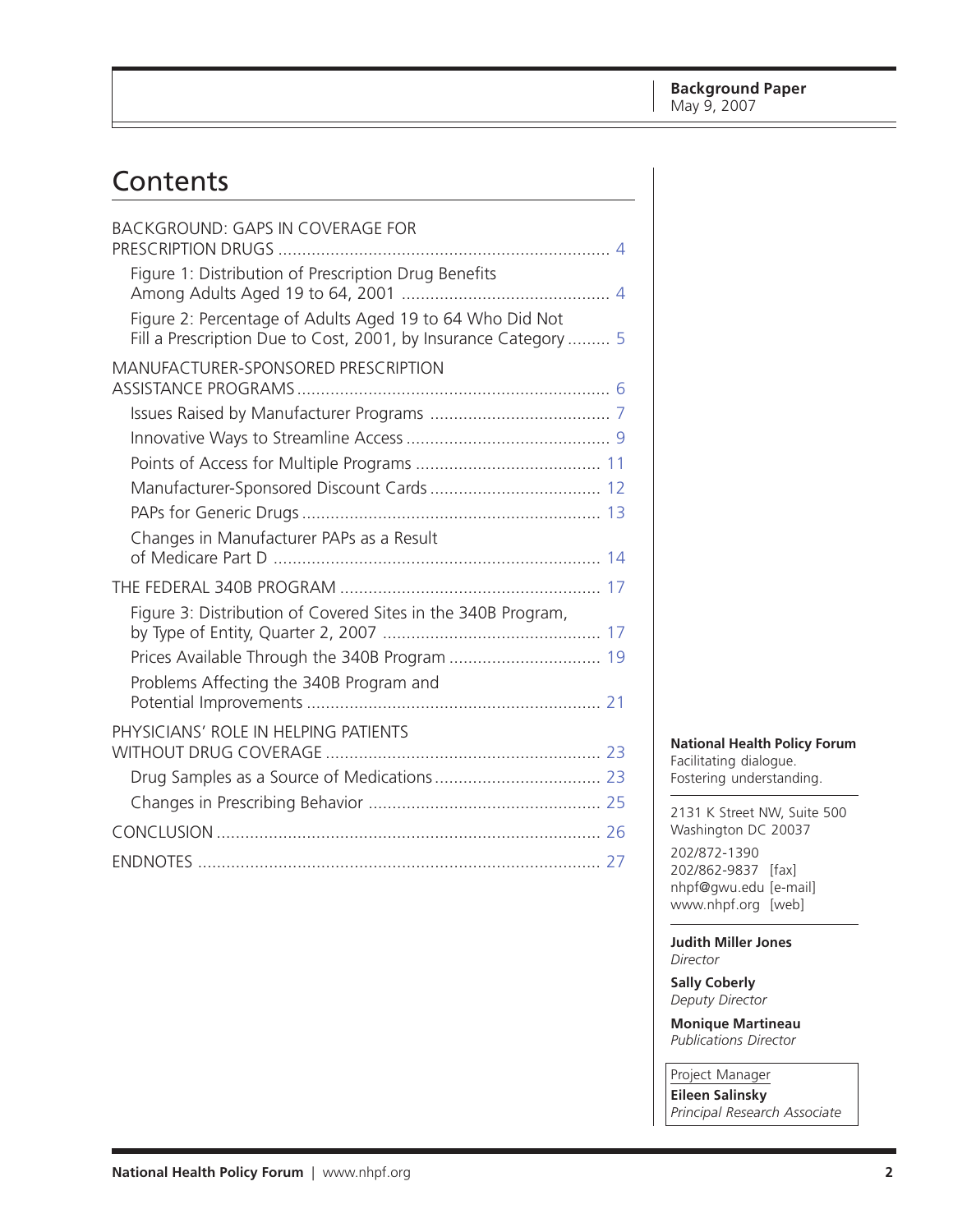# The Prescription Drug Safety Net: Access to Pharmaceuticals for the Uninsured

One of the most prominent health care headlines of 2006 concerned the implementation of the Part D prescription drug benefit, a voluntary prescription drug benefit available to Medicare benficiaries. Although some gaps remain, Part D has certainly strengthened the prescription drug safety net for Medicare beneficiaries, particularly for the elderly and disabled individuals who are eligible for low-income subsidies. A significant number of beneficiaries who previously lacked insurance coverage for prescription drugs now get coverage through Part D. One result of these developments is the potential for policymakers to shift their focus to the non-Medicare population lacking prescription drug coverage and the safety net available to them.

When an uninsured person needs medical attention, he or she may go to a community health center, a clinic, or a hospital emergency room to receive care regardless of ability to pay. If an uninsured person needs a prescription, the facility might provide a few days' supply to get things started. But the local pharmacy will not fill an entire prescription for free. What are the alternatives for this person?

For individuals who lack public or private health insurance to cover their prescription drug needs, there are a number of resources available to help provide access to drugs. Two important components of this "safety net" are programs established by pharmaceutical manufacturers to make their drugs available to those with low incomes and the federal government's program to offer drugs at a discounted price for safety net institutions, such as community heath centers and public hospitals. These two programs each make available about \$4 to \$5 billion in drugs annually; together they are equivalent to nearly 5 percent of total drug spending in the United States. Some individuals also may be provided free drugs by physicians who dispense the samples provided to them by manufacturers.

Individuals sometimes find these programs a vital lifeline that provides critical drugs not available by any other means. But others may find these programs cumbersome to use, either requiring extensive paperwork to establish eligibility or limiting their access to certain providers or certain drugs.

This background paper describes the various safety net programs for prescription drugs as well as some of the issues involved in using them. The primary focus is on programs designed to serve people without insurance coverage for drugs, including the working uninsured, those who are poor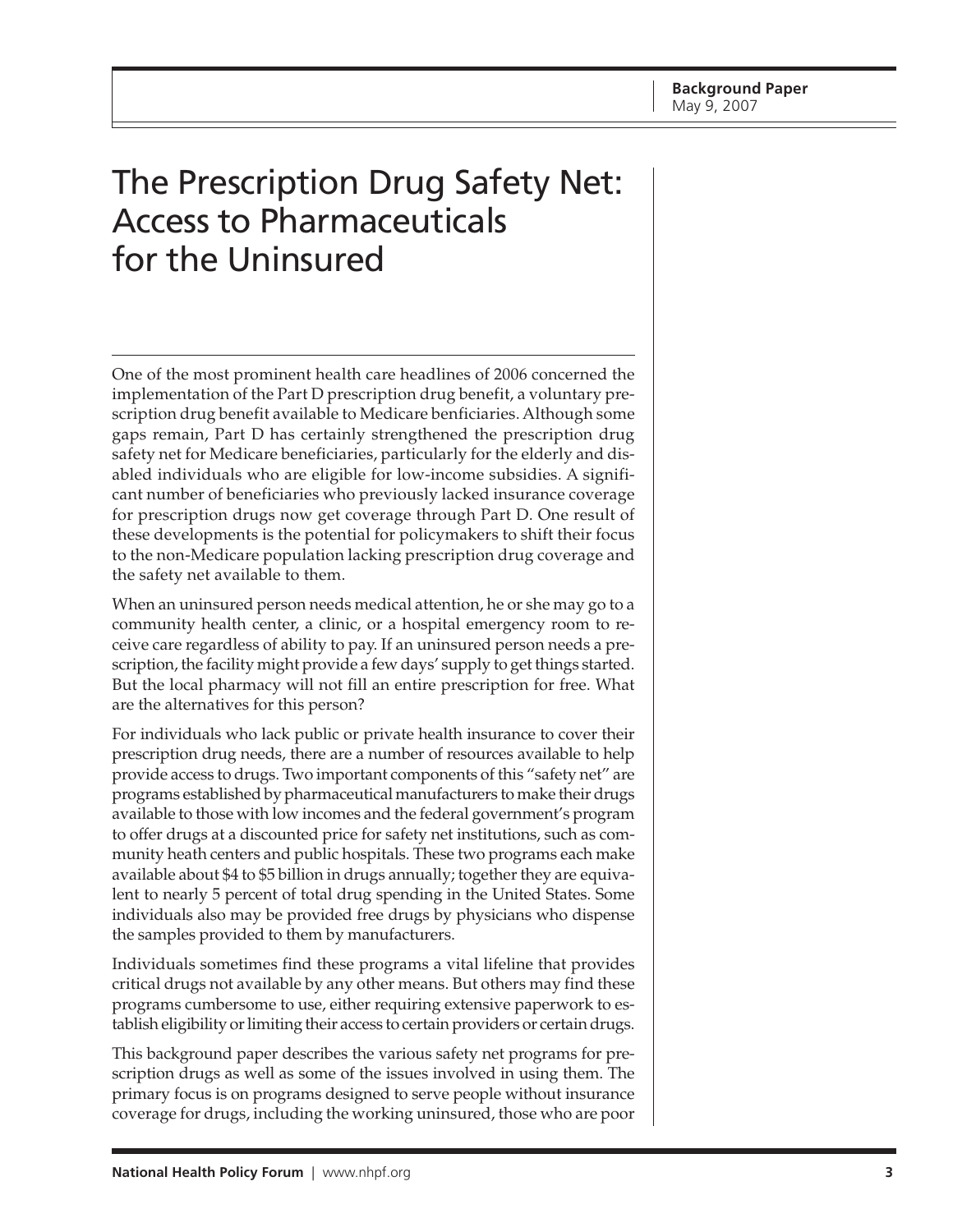<span id="page-3-0"></span>but not eligible for coverage under Medicaid or other public programs, and those whose insurance plans do not provide drug coverage. The paper does not examine the role played by public programs in providing drug coverage or the resources available to uninsured Americans that are not focused specifically on prescription drugs.<sup>1</sup>

After a brief review of the target population for these safety net programs, the paper examines programs created by pharmaceutical manufacturers to provide their drugs to needy individuals, as well as the barriers to their use and various efforts to improve access to these programs. It also discusses briefly the changes that have occurred in these programs as a result the implementation of Medicare Part D. The next section looks at the federal program that helps clinics, hospitals, and other safety net providers obtain drugs at discounted prices, thus strengthening their ability to get needed drugs for the patients they serve. Individual physicians play a role as well, and the next sections of the paper describe the use of drug samples by physicians as well as the potential for physicians to prescribe drugs more cost-effectively for those who lack coverage. Finally, the paper discusses some considerations for policymakers who might want to strengthen the safety net for drugs.

# **BACKGROUND: GAPS IN COVERAGE FOR PRESCRIPTION DRUGS**

Nearly one-fourth (24 percent) of adults aged 19 to 64 lacked insurance coverage for prescription drugs at some point in 2001, the most recent year for which good data are available (Figure 1).2 Nearly two-thirds of those without

drug coverage did not have any kind of health insurance; the rest were insured but lacked coverage for prescription drugs. An earlier study found that a similar proportion (23 percent) of the non-Medicare population lacked insurance coverage for prescription drugs in 1996.3 According to the latter study, nearly all workers covered by employer health plans and all Medicaid beneficiaries had prescription drug coverage, whereas drug coverage was less universally included in other forms of coverage, such as policies purchased through the individual insurance market.

The 1996 survey data showed that near-poor individuals were the most likely to lack coverage for drugs [36.5 percent of those with incomes between 100 and 200 percent of the federal poverty level (FPL); for 2007 the FPL is \$10,210 for a single person, \$13,690 for a family of two], but there were significant numbers at different income levels. About 14 percent of those with incomes above 400 percent of the FPL lacked coverage for drugs.<sup>4</sup> Similarly, the

**FIGURE 1 Distribution of Prescription Drug Benefits Among Adults Aged 19 to 64, 2001**



*Source: Claudia L. Schur, Michelle M. Doty, and Marc L. Berk, "Lack of Prescription Coverage Among the Under 65: A Symptom of Underinsurance," Issue Brief, Task Force on the Future of Health Insurance, The Commonwealth Fund, February 2004; available at [www.cmwf.org/usr\\_doc/Schur\\_under65.pdf.](http://www.cmwf.org/usr_doc/Schur_under65.pdf)*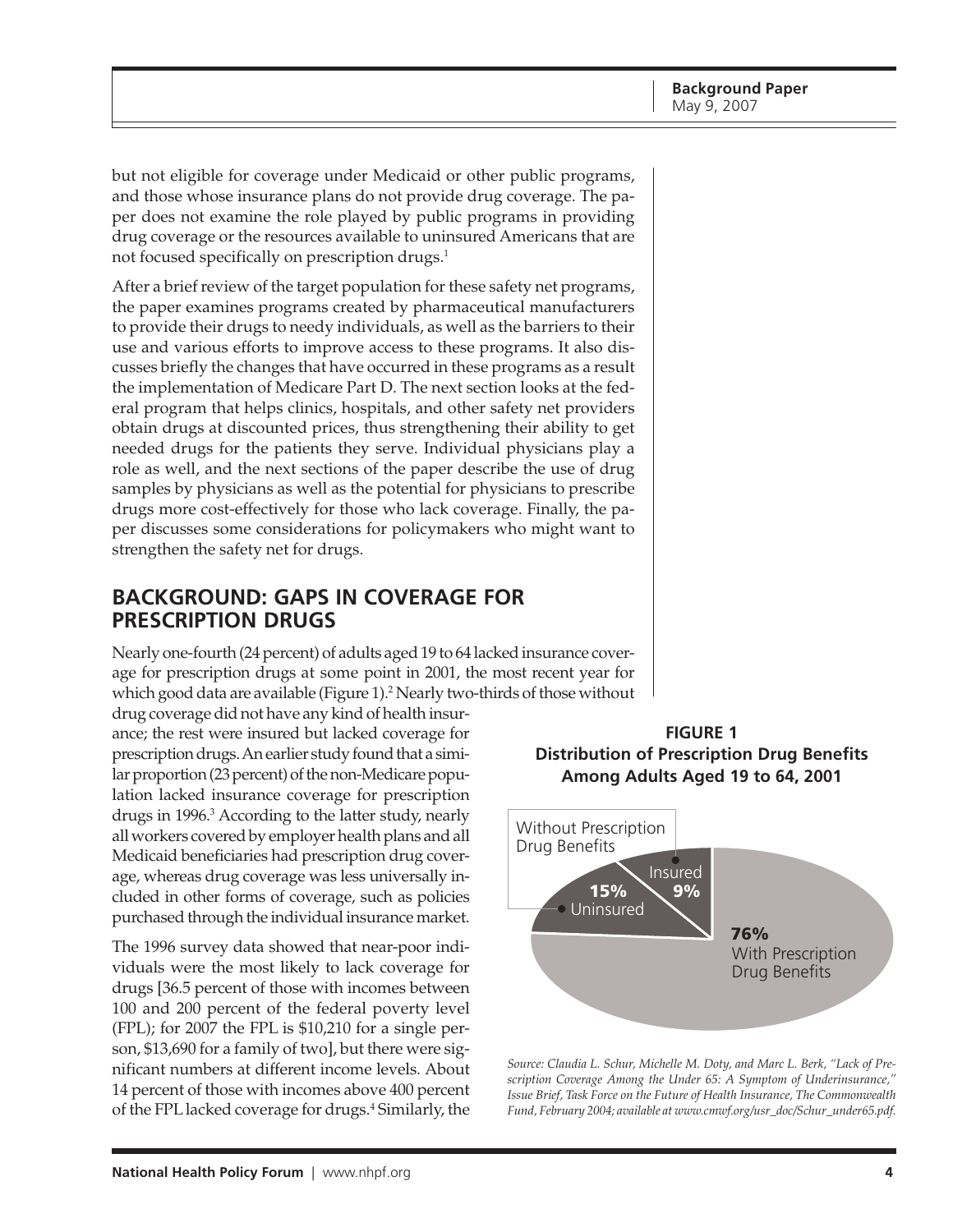<span id="page-4-0"></span>absence of coverage ranges across people with different health status. Those in poor health in the 1996 survey were more likely than those in better health to have drug coverage (84 percent versus the overall level of 77 percent), perhaps because they seek out private coverage sources or are more likely to be eligible for (and enroll in) public sector coverage.<sup>5</sup>

The absence of drug coverage has clear consequences. Based on the 2001 survey, nonelderly adults without drug coverage were almost twice as likely to report not filling a prescription due to cost (Figure 2). They are also less likely to see a doctor when sick or to skip recommended tests or

follow-up care, possibly because they know that filling a recommended prescription will be difficult or impossible.<sup>6</sup>

Other studies provide additional evidence that people skip their drugs when costs are high. A 2001 Quebec study found that, after imposition of higher cost sharing, patients took fewer drugs identified by researchers as "essential" and experienced an increased use of emergency room visits and admissions to hospitals or nursing homes. There was also a decline in the use of "less essential" drugs, but this change was not associated with an increase in the use of other health services.7 Another study of increased cost sharing in two Medicare health maintenance organizations (HMOs) found lower drug utilization but no consistent changes

## **FIGURE 2 Percentage of Adults Aged 19 to 64 Who Did Not Fill a Prescription Due to Cost, 2001, by Insurance Category**



*Source: Schur, Doty, and Berk, "Lack of Prescription Coverage Among the Under 65."*

in either medical care utilization (office visits, emergency room visits, home health visits, and hospitalizations) or total medical care expenses.<sup>8</sup>

Similarly, several studies have addressed the impact of drug costs by looking at the effect of capped drug benefits. Two studies of monthly limits on prescriptions by Medicaid programs showed that reduced drug use resulted in increased nursing home admissions and, for patients with schizophrenia, increased visits to community mental health centers, use of emergency mental health services, and partial hospitalization (although no increase in hospital admissions).9 About one-third of Medicare beneficiaries with chronic illnesses who enrolled in eight managed care plans with a capped drug benefit reported not filling a prescription or reducing the prescribed dosage because of their out-of-pocket costs. The result was under-use of needed medications, especially for those with lower incomes or poorer health.<sup>10</sup>

A further illustration of what happens to people without access to drug coverage comes from a study of Oregon residents who were enrolled in the state's Medically Needy program as of January 2003 but lost access to those benefits because of shortfalls in the state budget. Although most were eligible for Medicare coverage for medical benefits, the state program had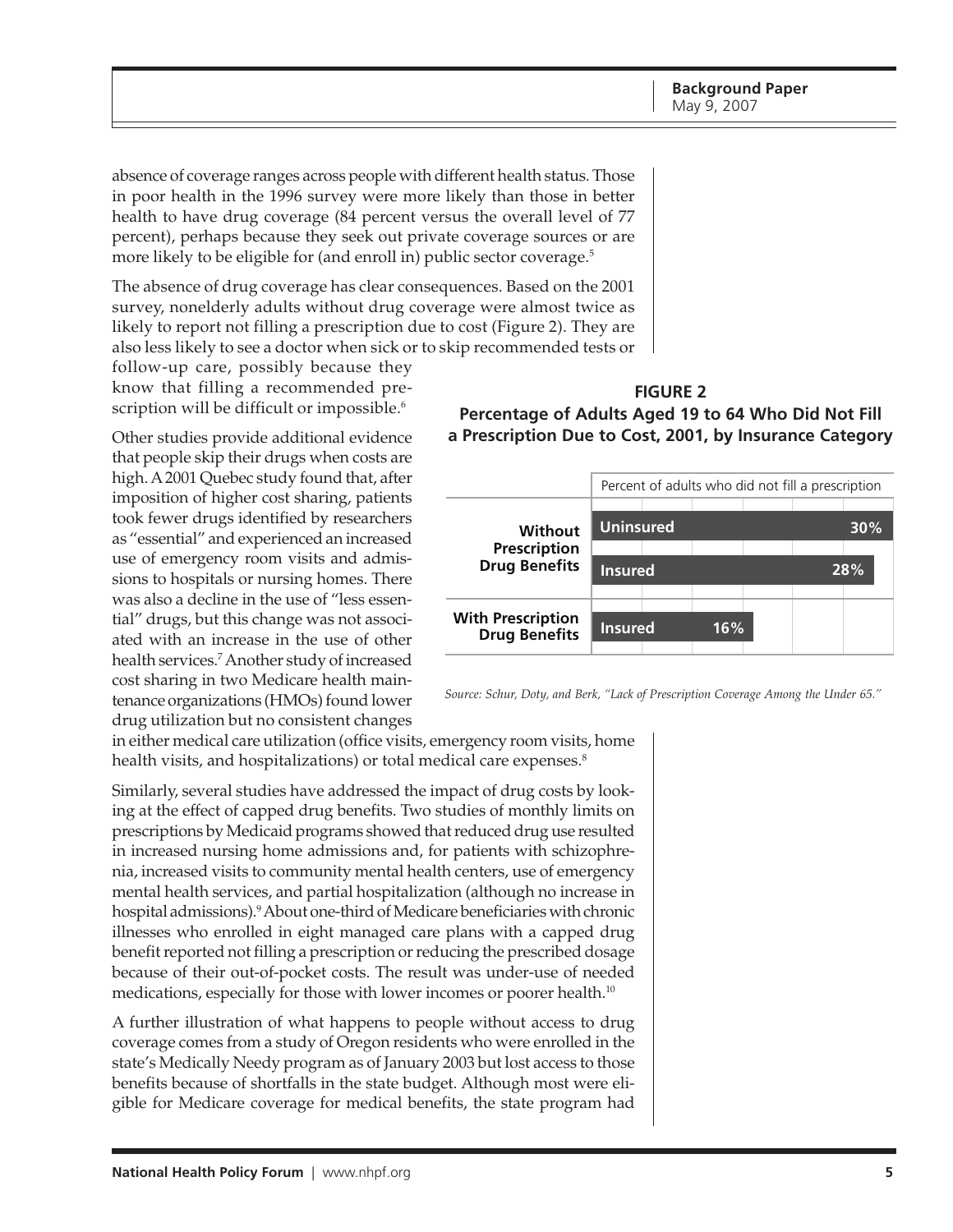<span id="page-5-0"></span>been paying for their prescription drugs and fee-for-service Medicare was not yet offering such coverage. On average, the individuals studied used the same number of prescriptions as when they were in the Medically Needy program, but half reported that they were prescribed drugs they were not taking because of cost. One-third of those surveyed also indicated that they switched to a similar, but lower-cost drug; nearly half said they were paying out of pocket (46 percent); and some reported using drug company assistance programs (26 percent) or getting free samples from their doctors (7 percent). Respondents also reported cutting back their food budget, skipping or delaying bills, or borrowing money to pay for prescribed drugs.<sup>11</sup>

## **MANUFACTURER-SPONSORED PRESCRIPTION ASSISTANCE PROGRAMS**

When an uninsured person needs help filling prescriptions and cannot afford the cost of these drugs, he or she may seek to obtain drugs free of charge from pharmaceutical manufacturers. Many manufacturers have established prescription assistance programs (PAPs) to provide certain lowincome people the ability to obtain drugs they might not be able to purchase without assistance. There are about 180 manufacturer-sponsored programs, according to the Partnership for Prescription Assistance, a program launched in 2005 by the Pharmaceutical Research and Manufacturers of America (PhRMA) to provide outreach and simplified access to these programs. Some programs have been around for as long as 50 years, but they have taken on different forms over the years. In 2005, manufacturer PAPs donated drugs with an estimated wholesale value of about \$5 billion.<sup>12</sup>

In general, these manufacturer-sponsored programs are designed as temporary programs to be used as a last resort for people who have exhausted all public program options, have no private insurance, and have low incomes. Most major manufacturers offer programs, although they may not make all their drugs available. Resource services that offer consolidated lists of the drugs available across plans suggest that at least 1,500 drugs are available through these programs.13 A November 2000 report by the U.S. Government Accountability Office (GAO; then known as the General Accounting Office) found that all but 2 from a list of 50 commonly prescribed brand-name drugs for elderly patients were available through manufacturer PAPs.<sup>14</sup> As described below, two programs have been launched to make some commonly prescribed generic drugs available. A service that includes these generics in its list suggests that a total of about 3,000 drugs can be obtained through PAPs.

Eligibility and application requirements vary across the different programs, but typically they require that applicants be U.S. citizens and have incomes below 200 percent of the FPL.<sup>15</sup> Generally, anyone with prescription drug coverage is not eligible (although exceptions for some Medicare beneficiaries with Part D coverage are discussed below), and some companies require that applicants have no health insurance of any kind.<sup>16</sup>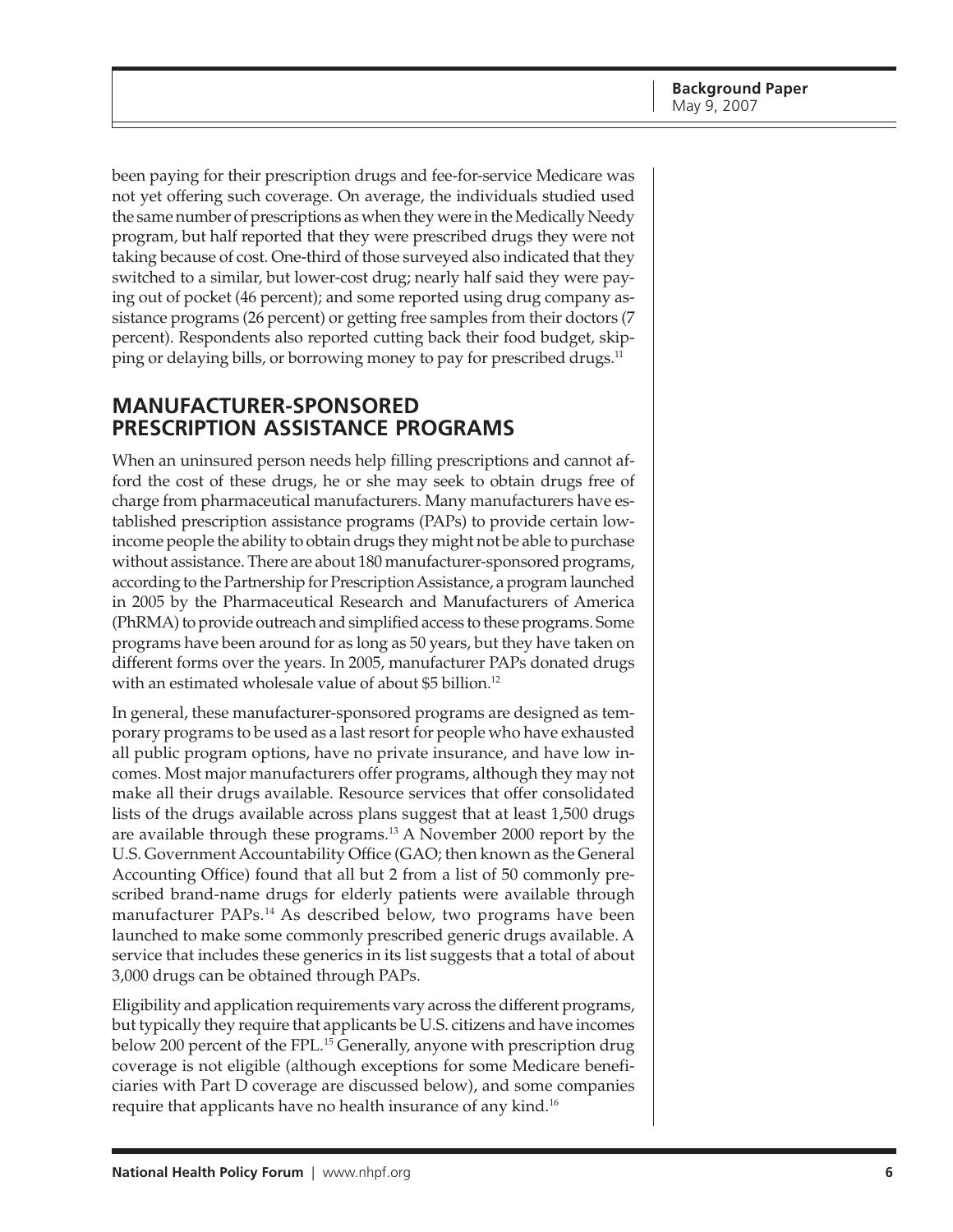<span id="page-6-0"></span>There appears to be no reliable count of how many people have obtained drugs through these programs. According to the Partnership, more than 3 million people have received help through the Partnership in nearly two years, but this number includes those who received advice but did not obtain drugs through the PAPs.17 And other patients obtain help from PAPs without going through the Partnership. PhRMA reports that in 2005 an estimated 36 million prescriptions (with a wholesale value of about \$5 billion) were filled through manufacturer programs.<sup>18</sup>

In some programs, the physician must apply on behalf of the patient. In others, a patient advocate or patient is allowed to apply, though even these typically require information about the prescribing physician and often the physician's signature.19 Some physicians' offices that prescribe highcost drugs have a staff person who seeks out assistance programs for which a particular patient might be eligible. This approach is especially used by oncology practices and others who regularly prescribe expensive physicianadministered drugs. In addition, PAPs are often used by certain safety net providers, such as free clinics that do not qualify for receiving low-cost drugs through the federal 340B program (described below).

Under the PAPs, medications are usually shipped to a clinic or doctor's office, rather than directly to the patient; under some plans, patients receive a voucher for the drugs to be redeemed at a pharmacy. In most cases, there is no charge to the patient. But some programs charge the patient copayments, dispensing fees, or shipping and handling fees.

# **Issues Raised by Manufacturer Programs**

Learning about manufacturer programs may be the first barrier to their use by uninsured patients. Indigent people are least likely to have access to a primary care physician or to know what medications they need. When they do have a prescription for a costly drug, they may not know that manufacturer PAPs exist. As a result, the people who need these programs the most may have the hardest time accessing them. Furthermore, they may discover that each of their expensive drugs is made by a different manufacturer and that each requires a separate application, often with different information required.

Manufacturer sales representatives typically inform physicians about PAPs, although sometimes physicians have to request the information.<sup>20</sup> PhRMA's Partnership (see "Points of Access," below) has raised the visibility of these programs in recent years with a national outreach program that includes celebrity spokespersons, toll-free telephone lines, television advertisements, partnerships with various organizations, and two "Help is Here Express" buses traveling around the country.<sup>21</sup>

One significant challenge faced by users of manufacturer PAPs is the complexity of the application process. The process often becomes a greater burden to staff at physicians' offices or clinics than to patients, because

**There is no reliable count of how many people have obtained drugs through PAPs, but PhRMA estimates that about 36 million prescriptions, worth about \$5 billion, were donated in 2005.**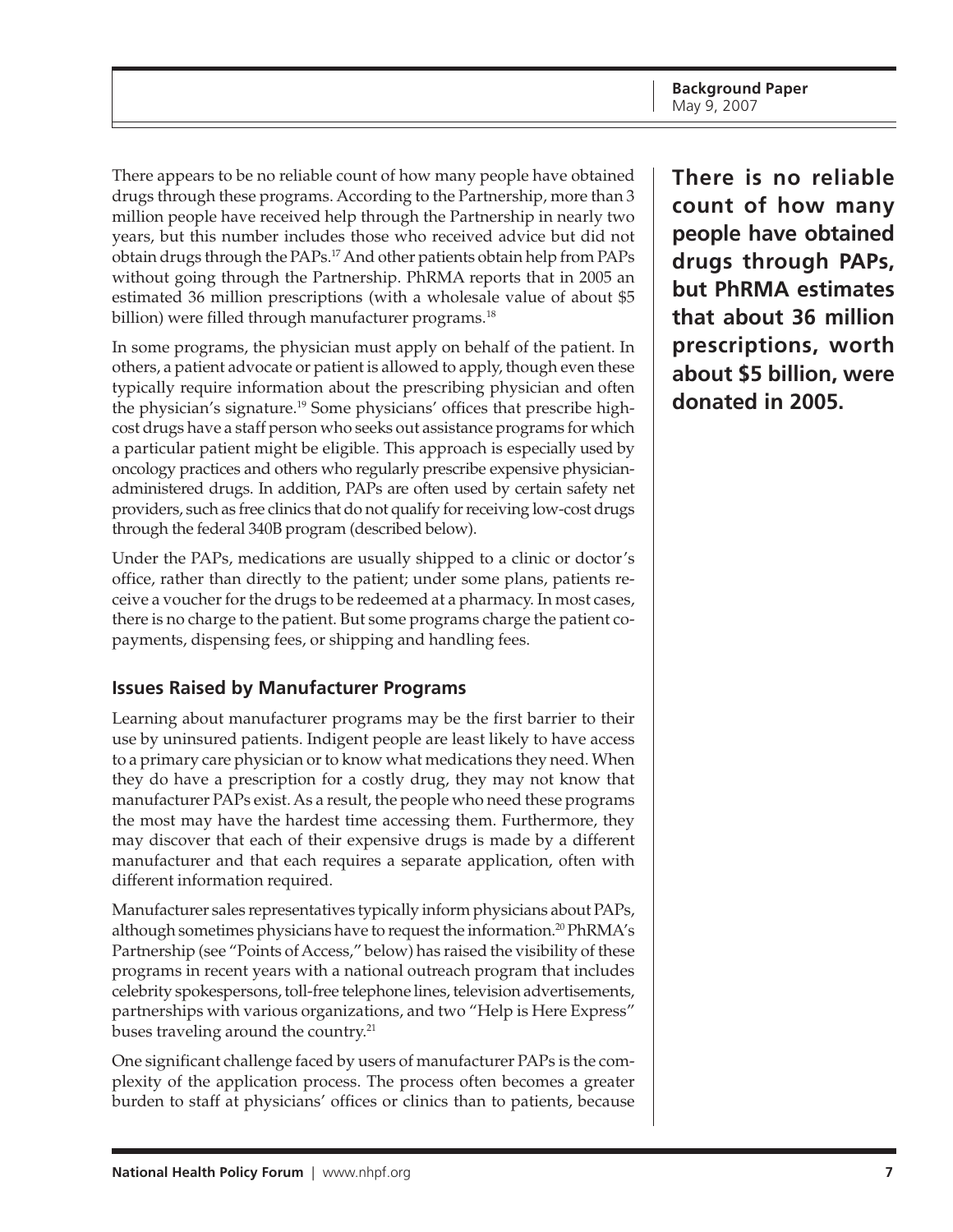staff are often responsible for completing the applications. Physicians' offices may choose to take on this task because their patients may have no other means of obtaining needed medications, but they report that it can be a drain on office resources. Physicians also point out that they are not reimbursed for doing paperwork, although there is a billing code for "special reports such as insurance forms, more than the information conveyed in the usual medical communications or standard reporting forms."<sup>22</sup> According to one study that surveyed clinics in several states, clinic staff spent an average of 111 hours per month (12 hours for pharmacists, 20 hours for physicians, and 79 hours for other staff) in processing applications. In fact, two-thirds of clinics that did not use the manufacturer PAPs cited the fact that they are "too time-consuming and complex."23

Although the time demands of processing applications represent a real cost for providers, software or other management resources are available to help the processing of applications. Several vendors offer the ability to process applications electronically, and two of the vendors indicate that they can offer electronic applications for nearly two-thirds of the programs.24 Although the cost of these resources (as much as \$5,000 annually) can stress already tight budgets for safety net providers, well-designed management resources may be cost effective because they reduce staff time spent on such tasks.<sup>25</sup>

The time demands are complicated by several factors: the requirement to submit new applications after a set period of time or dosage change, the need in many cases to submit separate applications for different medications, and the possibility that application requirements might change over time. The GAO study found, for example, that some programs required separate applications even when a patient sought to get more than one drug from the same program. In addition, while prescription refills could be obtained, programs sometimes required patients to reapply.<sup>26</sup> At the very least, patients requiring medications from more than one company needed to complete separate applications for each, though some new initiatives (see "Innovative Ways," below) allow a single application.

Eligibility requirements reflect the efforts of sponsoring manufacturers to target a particular population for the drugs they are giving away. But one result is that documentation requirements to verify patient eligibility can be complex and difficult to achieve. Some programs have required that information on the patient's income be documented, for example, by a copy of a tax return. Others have required documentation stating that a patient is not eligible for assistance from public programs such as Medicaid.<sup>27</sup> These types of documents can be difficult for some patients to get or retain.

Because most programs distribute drugs to approved patients through health care providers, some providers report that this requires them to maintain proper storage and inventory management for the drugs. As a result, they often prefer programs that provide coupons or vouchers allowing the patients to obtain the drugs directly from a pharmacy. These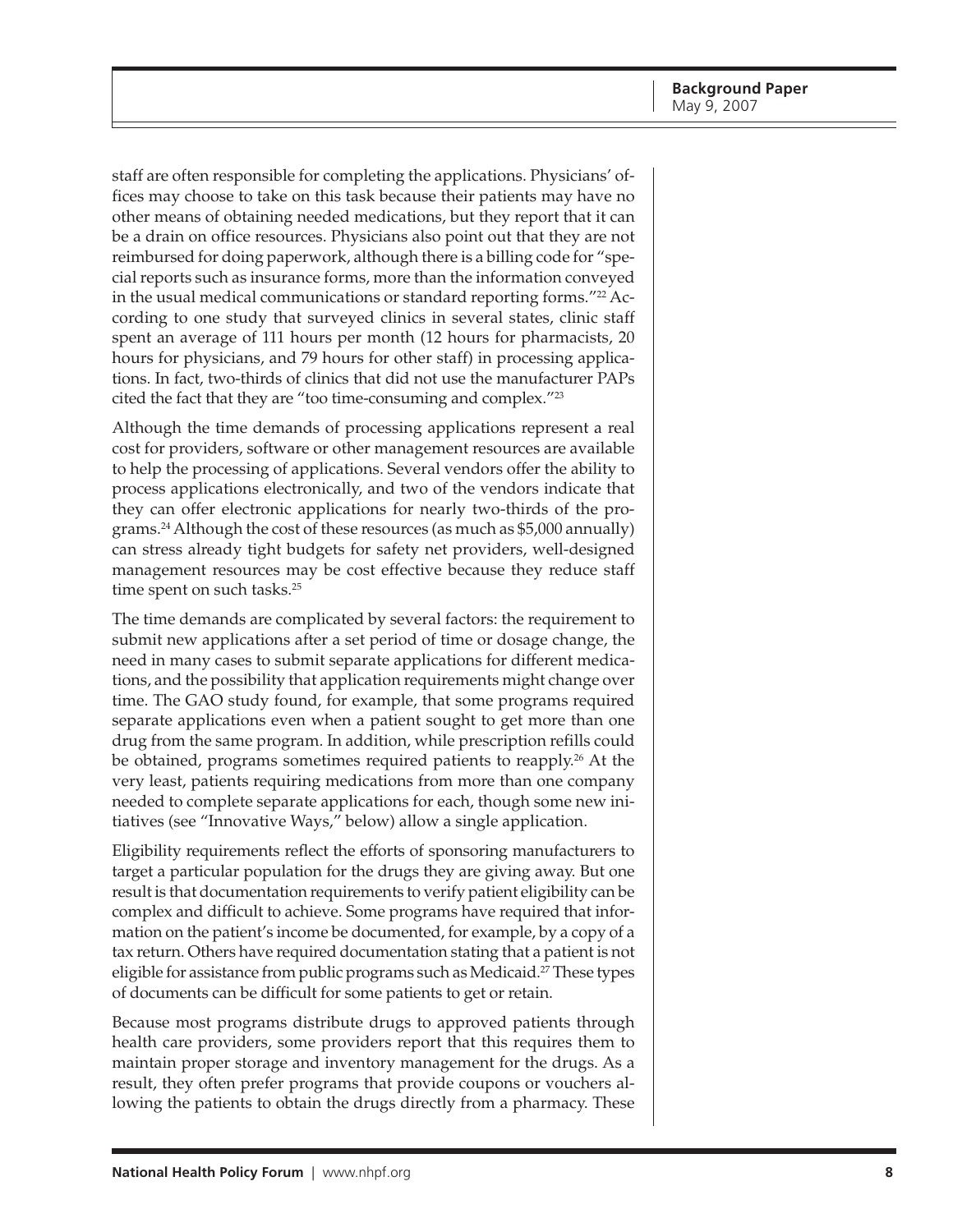<span id="page-8-0"></span>coupon or voucher systems also may avoid the time lag between establishing eligibility and actual delivery of the drug. Absent such a system, delays can be significant. The GAO found that while many programs could deliver drugs in less than seven days, one program reported that it could take up to 42 days between approval of the application and shipment of the drug. Because of this delivery lag, clinics typically preferred to use PAPs without voucher systems only for chronic, rather than acute, conditions.<sup>28</sup>

Of course, many of the expensive drugs sought through the PAPs are administered by physicians via injection or infusion and so providers are accustomed to dealing with inventory and storage issues. For example, oncologists who offer chemotherapy in the office setting typically maintain an inventory of drugs so that they can make adjustments to the prescribed therapy on the day of treatment.

In the previously described survey of Oregon residents who lost drug coverage when a state program was cut back, 67 percent of respondents said they were aware of manufacturer PAPs, and 45 percent were using them (about half said these programs were their primary source for drugs). Most reported getting help with the paperwork, usually from a doctor's office or clinic. Despite the fact that a significant number of this group were getting help from PAPs, over half of these patients found the programs hard to use and were not confident of getting continued help from them. They also indicated that they were obtaining only some of their prescriptions filled through these programs, usually because not all were offered by a PAP. Of those who had never applied to a PAP, some were simply unaware of the programs or felt it was too much hassle, while others knew that the programs did not cover their particular drugs.<sup>29</sup>

#### **Innovative Ways to Streamline Access**

The challenges faced in completing applications for manufacturer PAPs have led safety net providers to seek ways to streamline access to these programs. In some cases, this may simply mean devoting adequate resources to the task. One health center found that doing so had a payoff: dedicating one full-time staff member to handling program applications generated more than \$300,000 worth of free drugs in one year. In Cleveland, a county hospital put automated prompts into its electronic medical record system to assist physicians in obtaining donated drugs. And a county hospital in Indianapolis was able to arrange for a system of bulk replacement from drug manufacturers in cases where patients were deemed eligible for the program instead of applying individually for each patient. The result was \$3 million worth of free drugs, double the level of the two previous years.30 In other cases, a physician's office may recruit a volunteer patient advocate who works with patients to identify programs that may help them, assists them with the applications, and helps track delivery of the drugs and the process for getting renewals.<sup>31</sup> When volunteer resources are not available, some private physician practices have experimented with **Safety net providers have been seeking ways to streamline access to PAPs.**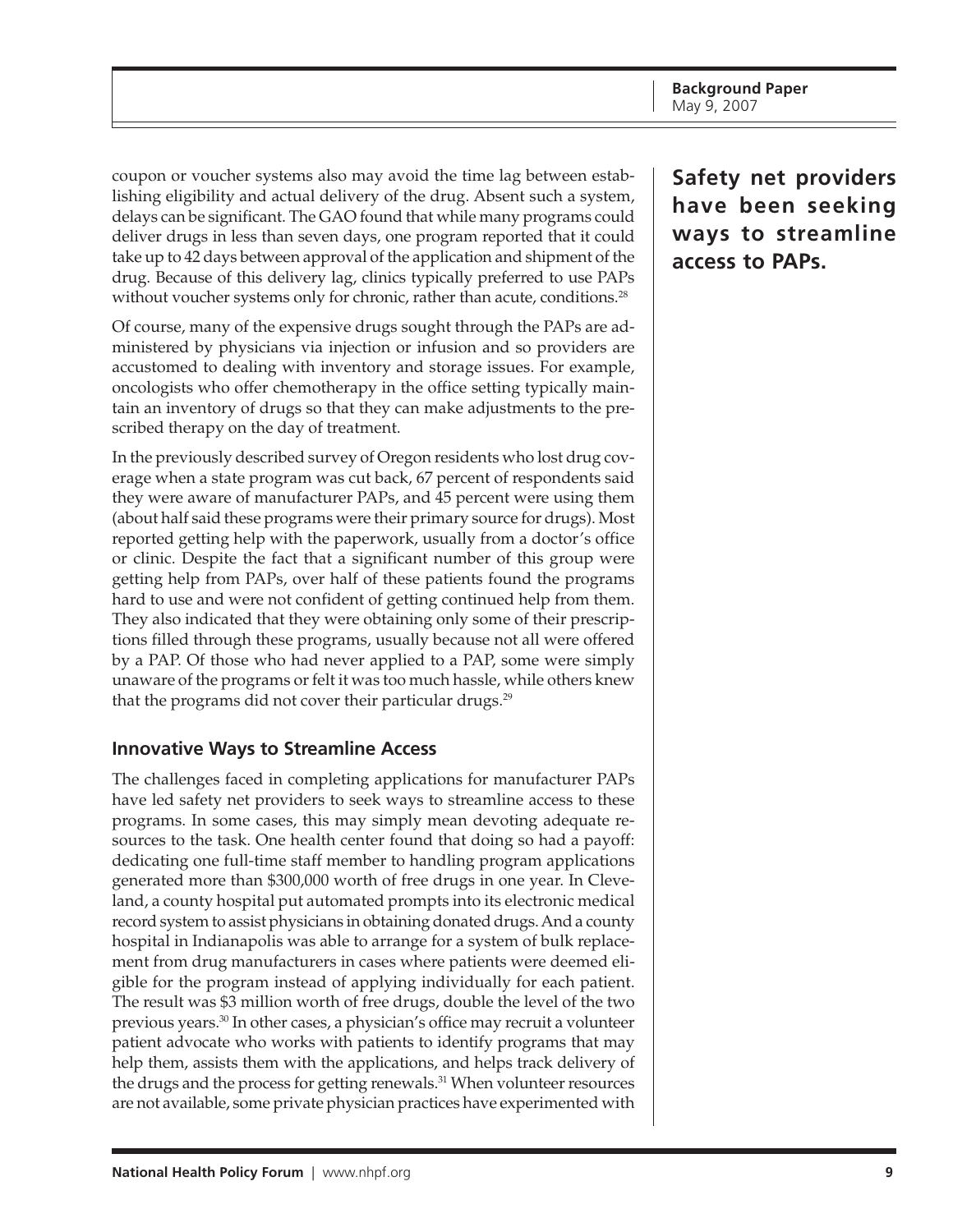charging patients a modest fee (\$5 to \$10) for every application to defray the costs of assisting them in accessing free drugs. $32$ 

Because of the complexities and challenges inherent to obtaining drugs through manufacturer PAPs, some innovative programs have emerged to simplify access for clinics and other safety net providers. Some programs are narrowly focused on making drugs available to existing clinics or other safety net providers, while others are more fully integrated with providing access to other health care services.

- The **Rx Partnership** was launched in 2003 with the help of the Virginia Health Care Foundation to make free prescription drugs available to participating free clinics and community health centers in Virginia. The program, using a combination of state funding and private grants, solicits free medications in bulk from manufacturers and arranges for their distribution directly to free clinics and community health centers. Participating clinics must operate a licensed pharmacy and pay a \$250 one-time fee to join the partnership. The advantage of this approach is that patients can fill their prescriptions immediately and avoid the wait that is common in PAPs; availability of medications, however, is limited to the drugs that participating manufacturers choose to make available. Nearly \$2 million in drugs was distributed in the first year of operation.<sup>33</sup>
- **MEDBANK**, a nonprofit organization based in Maryland, has connected patients to manufacturer PAPs since 2001. In its first five years of operation, it helped nearly 35,000 patients fill more than 400,000 prescriptions with drugs worth over \$100 million. To be eligible, applicants must have a monthly income above \$926.01 for one person (\$1,070.01 for a household of two) and no source of drug coverage. Those with lower incomes are referred to state programs. Started with a foundation grant, MEDBANK now gets one-third of its funding from the state, with the rest coming from grants and donations. Some drugs are made available through a bulk-distribution pharmacy, which distributes drugs from four participating manufacturers to physicians. Other medications are arranged through manufacturer PAPs, with MEDBANK automating the application process and handling application renewals for physicians. The program has been replicated in New Mexico.<sup>34</sup>
- South Carolina's **Communicare** program involves a network of physicians who see patients in their offices at no charge. In order to make sure patients could get the drugs they need, the physicians negotiated arrangements with some manufacturers to donate free drugs. Established in 1993, a network of 2,500 physicians serves about 15,000 patients across the state. Communicare now operates a central pharmacy that dispenses donated drugs by mail to patients' homes, physicians' offices, or a network of free clinics. To be eligible, patients must have incomes below 200 percent of the FPL and be uninsured.35

These programs and others like them have the potential to simplify the process considerably, particularly when they can arrange with manufacturers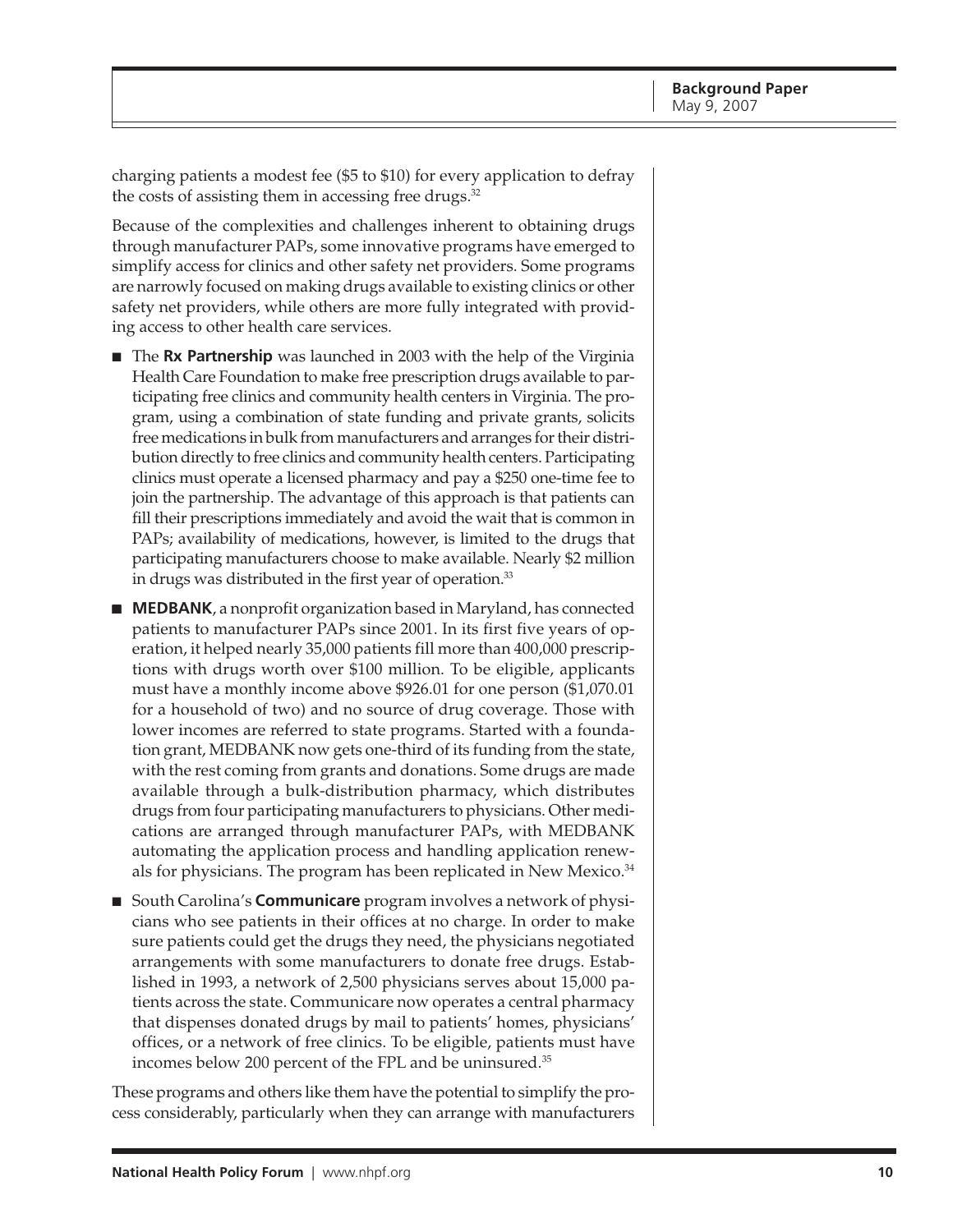<span id="page-10-0"></span>to provide bulk supplies of needed drugs instead of the labor-intensive process of applying separately for each patient. No systematic evaluation of these programs has been attempted, but one program that operated under a California litigation settlement from 1999 to 2003 reported to the court highly positive reviews from participating clinics. Over four years, this program distributed 2.6 million monthly supplies of drugs to indigent patients. The success of these programs, however, tends to rely on a source of funding and the energy and creativity of those creating and running the programs.

### **Points of Access for Multiple Programs**

Some recent initiatives have attempted to simplify procedures and to avoid some of the problems associated with having separate procedures for each manufacturer's program.

The manufacturers, working through their trade association (PhRMA), have sponsored the Partnership for Prescription Assistance. Launched in April 2005, the Partnership reports having helped over 3 million patients since its inception.<sup>36</sup> As noted above, the program has promoted heavily through television advertising and other means. Patients can call a tollfree number or use the program's Web site [\(www.pparx.org\), w](http://www.pparx.org)here they enter their income, drug needs, and other information relevant to determining their qualification for participating programs. They may receive referrals to any of 180 PAPs operated by manufacturers, as well as 300 other public and private patient assistance programs. The Partnership will send people applications that are partially completed (or they can print these off the Web site).<sup>37</sup> Manufacturer programs, however, maintain separate application forms and separate eligibility requirements. The Partnership was based on other PhRMA-supported state pilots in Wisconsin, New Mexico, and Georgia, and similar statewide efforts in several other states.

Some nonprofit organizations question PhRMA's motives and argue that the same funds could be better spent, especially given the existing efforts by many such nonprofits to design innovative ways to streamline the process of obtaining drugs through manufacturer PAPs. A key question is whether the Partnership is designed in the best way to help clinics and other providers, who would benefit by a standardized and simplified application form and uniform eligibility requirements. Others have raised concerns that the industry might be "looking for success through marketing and exposure, more than at the drugs actually delivered to patients."38

An alternative resource that is not tied to the manufacturers is RxAssist [\(www.rxassist.com\), a](http://www.rxassist.com) pharmaceutical access information center funded by foundations, corporate sponsorships, and private donations. It is operated by Volunteers in Health Care (based in the Brown University Center for Primary Care and Prevention), a resource center for safety net health care providers. RxAssist maintains a database of patient assistance programs as well as other resources for both patients and providers. Like the Partnership, RxAssist maintains a Web site that helps simplify the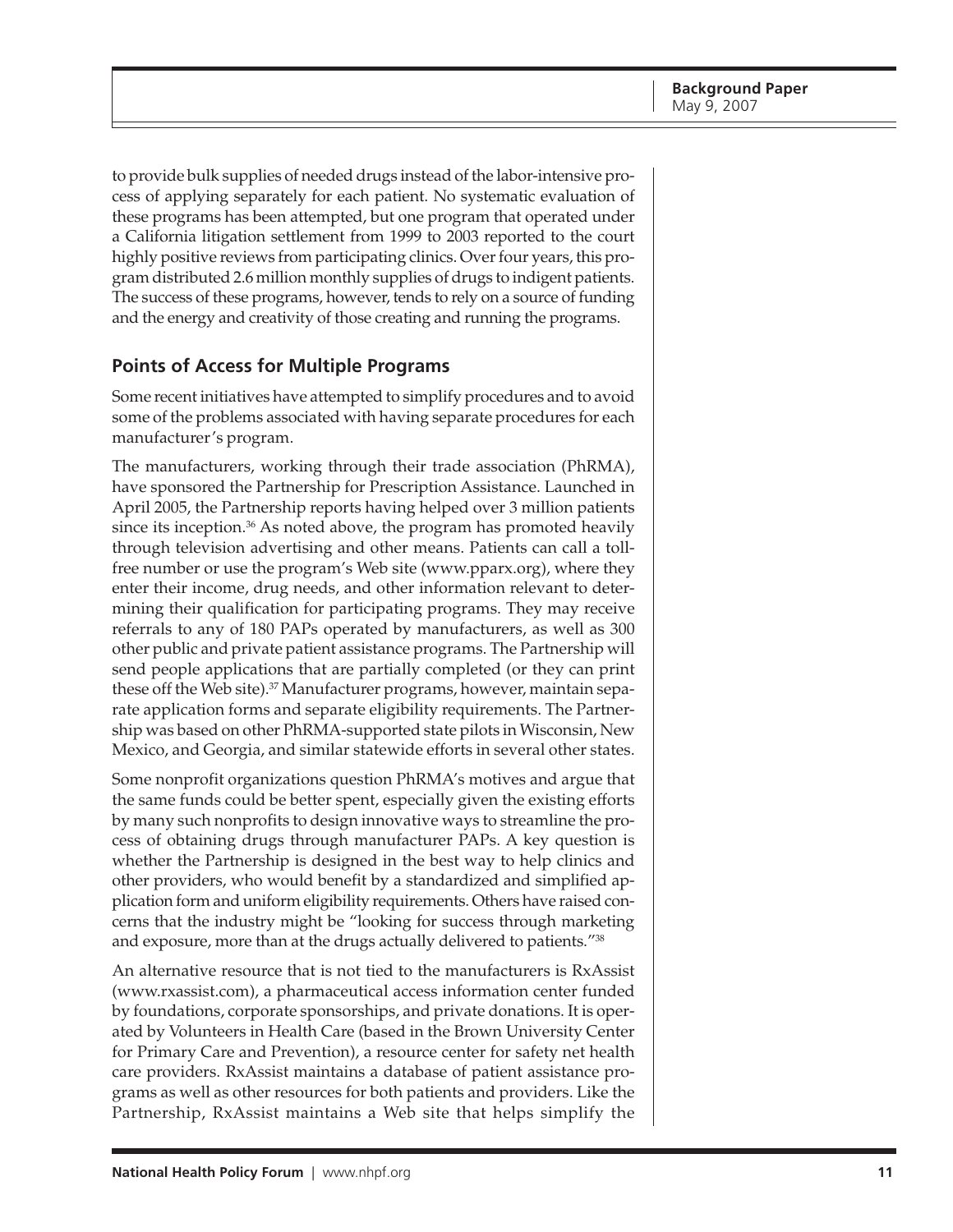<span id="page-11-0"></span>application process for those seeking to use manufacturer PAPs.<sup>39</sup> Another resource, NeedyMeds ([www.needymeds.com\)](http://www.needymeds.com) provides information on available programs. This nonprofit organization started when an Alabama social worker put together a database on PAPs. A family physician launched the Web site in 1997.<sup>40</sup>

#### **Manufacturer-Sponsored Discount Cards**

Discount cards are available from a variety of sources, including retail pharmacies, states, and other organizations. About a dozen states have such programs, and several have shifted focus from seniors to a younger, uninsured population (see text box for description on state-sponsored discount card programs).

One private-sector discount card was introduced in 2005 by ten manufacturers as an alternative to their own PAPs. This joint card, known as the Together Rx Access card, allows qualifying individuals to pick up maintenance drugs at the pharmacy at a discounted price, whereas many PAPs

#### State-Sponsored Drug Discount Cards

About a dozen states currently operate discount card programs that provide a safety net for some residents, including populations under age 65. Several additional programs are available only for seniors or disabled Medicare beneficiaries, and several others have been enacted but are not yet operational. Typically, these programs are open to individuals below a given income threshold (often between 200 and 400 percent of the FPL) and without any other source of drug coverage. Discounts are made available at participating pharmacies. Maine's Rx Plus program, for example, is open to anyone who meets income guidelines and offers discounts from 15 to 60 percent off retail prices for drugs on its preferred drug list. After Medicare introduced its Part D program, some states that initially created discount cards for their Medicare-eligible residents have shifted their focus to under-65 uninsured residents. Although its program is not yet operational, California in 2006 enacted a law to provide discounts (leveraging the purchasing power it now uses for Medicaid) on drug purchases by uninsured low- and moderateincome residents (those below 300 percent of the FPL or qualifying based on high medical expenses).

*Source: National Conference of State Legislatures, "State Pharmaceutical Assistance Programs," updated April 11, 2007, available at [www.ncsl.org/programs/health/drugaid.htm;](http://www.ncsl.org/programs/health/drugaid.htm) Maine Health and Human Services, Office of Elder Services, "A Guide to Prescription Drug Assistance in Maine – November 2005," available at [www.maine.gov/dhhs/beas/medbook.htm;](http://www.maine.gov/dhhs/beas/medbook.htm) and Office of the Governor, "Governor Schwarzenegger Signs Legislation to Make Prescription Drugs More Affordable for Uninsured Californians," press release, September 29, 2006, available at [http://gov.ca.gov/](http://gov.ca.gov) index.php?/press-release/4159.*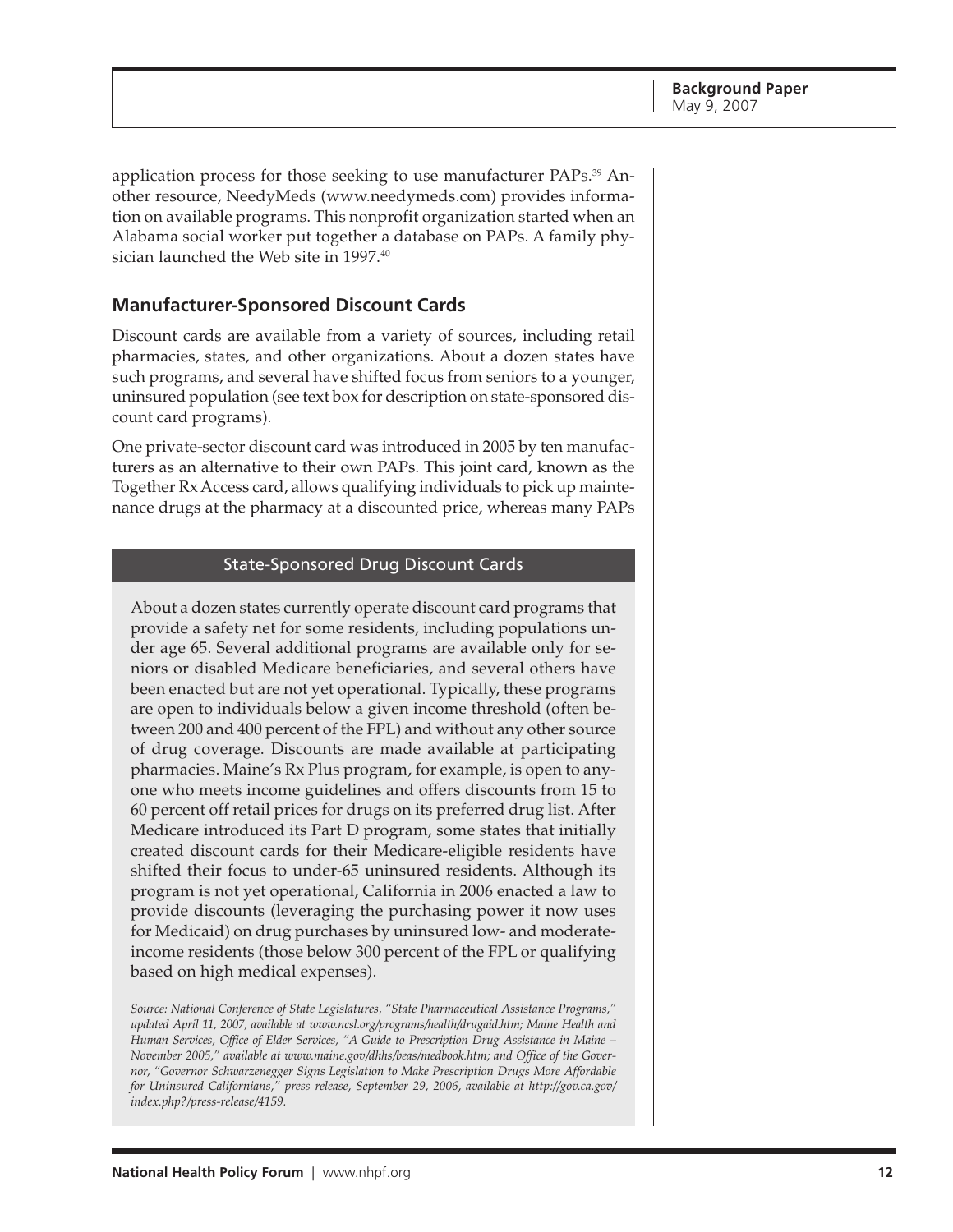<span id="page-12-0"></span>focus on higher-cost drugs and require the person to get the drug at the physician's office. Coverage extends to over 300 drugs (mostly brandname products) with typical discounts from 25 percent to 40 percent. But unlike many of the separate PAPs, drugs cannot be obtained free of charge (though referrals may be made to such programs). $41$  Individuals are eligible for the Together Rx Access card if they have incomes no more than about 300 percent of the FPL, as long as they have no prescription drug coverage, are not eligible for Medicare, and are U.S. citizens. Eligibility can be determined through an online application, which offers immediate determination of eligibility, or by a mail-in application. Once obtained, the card can be used at participating pharmacies, which include a majority of pharmacies across the country. By the end of 2006, nearly 800,000 people had obtained a card.<sup>42</sup>

In general, however, discount cards provide only limited assistance to those with limited means. In particular, indigent patients may not be able to afford even the discounted price of an expensive drug. A 2002 study sponsored by the Kaiser Family Foundation highlighted other issues consumers confront when they try to shop for the discount card program that will generate the most cost savings for them. Obstacles include lack of standardization of drug cards' benefit descriptions, restriction of discounts to specific drugs only, use of undisclosed prices from which discounts are derived, inconsistency of prices, and availability of discounts only for mailorder purchases. In some cases, the discounted price can only be obtained from a pharmacy in the program's network, and the availability of that price varies from store to store and over time.<sup>43</sup>

## **PAPs for Generic Drugs**

Most manufacturer PAPs provide only brand-name drugs within the period of patent protection. On the one hand, this means they provide access to the most expensive drugs, while patients may be able to afford needed generic drugs without assistance. Many generic drugs are relatively inexpensive (often under \$5 for a one-month supply), so the need for help in obtaining them is less than for brand-name drugs. Recent initiatives by large pharmacy retailers such as Wal-Mart, Kmart, and Target have helped to guarantee low prices for at least some generic drugs. But some generic drugs can be quite expensive, including some specialty drugs and some newly approved generics (such as those in the six-month period when one manufacturer has exclusivity for its generic version after the originator drug has gone off patent).<sup>44</sup>

Furthermore, in drug classes that include both generic and brand-name options, the availability of free brand-name drugs through PAPs may encourage their use when a generic alternative may be preferable for a particular patient. Also, if the patient loses eligibility for the free drug, there could be complications in switching at that time to the cheaper generic option.

**Most manufacturer PAPs provide only brand-name drugs within the period of patent protection.**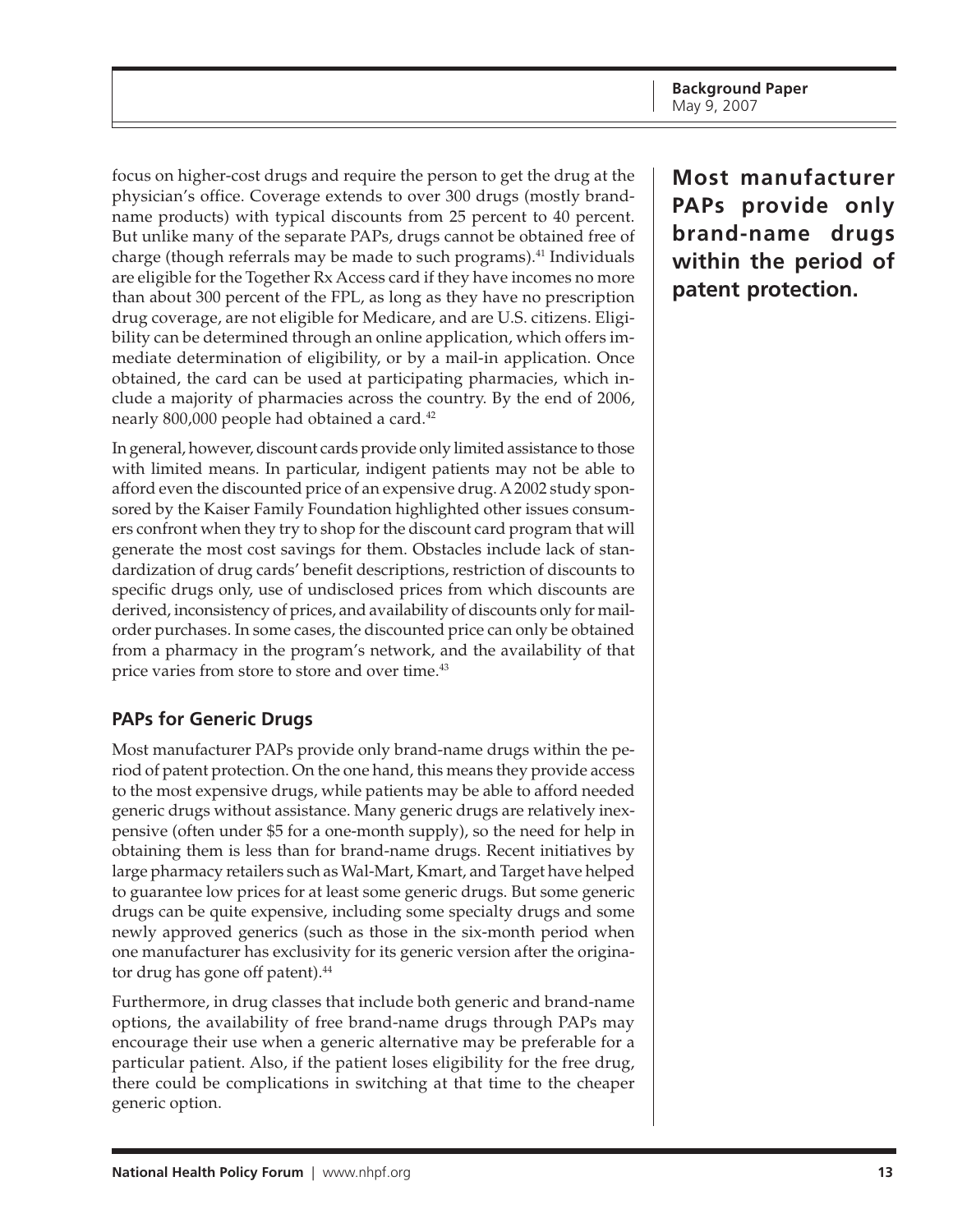<span id="page-13-0"></span>Two relatively new programs have improved access to generics at reduced prices. These programs represent limited attempts to provide the same help that manufacturers provide for brand-name drugs.

In the fall of 2004, Rx Outreach was launched by Express Scripts, one of the largest pharmacy benefit managers in the United States. The program's Web site reports that the program was inspired by an Express Scripts employee who witnessed a family member's struggle to pay for medications. This generic PAP offers about 120 generic drugs to individuals with household incomes below 250 percent of the FPL. There is no restriction based on either the patient's age or eligibility for other programs. Patients pay either \$20 or \$30 (depending on the drug) for a three-month prescription, and the drugs can be sent to patients' homes, clinics, or other providers.45

Xubex Pharmaceutical Services offers a similar program that makes available about 250 generic drugs. For a 90-day supply, the patient is charged \$20 to \$30, plus a \$3.95 shipping and handling fee, for each order. Like Rx Outreach, eligibility requires an income below 250 percent of the FPL. With this program, however, those with insurance coverage (other than enrollment in Medicare Part D) are not eligible. Unlike Rx Outreach, proof of income (for example, a pay stub) is required. $46$ 

Both programs offer many of the most commonly prescribed generic drugs. Because the drugs offered by these two programs are not free, it is unclear how much benefit they offer. The cost of obtaining some of these drugs may be little better than purchasing them from retail pharmacies, especially as the competition over generic drug pricing has become more intense. For example, a 90-supply through Wal-Mart's program would cost \$12 compared to \$20 for most drugs through these two programs. But Rx Outreach and Xubex include some drugs not available in Wal-Mart's new program, such as simvastatin (generic Zocor) and sertraline (generic Zoloft), both commonly prescribed drugs that went off patent in 2006. In addition, many of the safety net providers that help patients obtain drugs may have access to better prices through the 340B program (below).

#### **Changes in Manufacturer PAPs as a Result of Medicare Part D**

Before the implementation of Medicare Part D, many seniors used manufacturer PAPs to obtain drugs they could not afford to purchase. Under Part D, the poorest beneficiaries qualify for that program's low-income subsidy. Subsidy-eligible beneficiaries are relieved of most cost sharing, including the need to pay for the full cost of drugs if they reach the coverage gap (often referred to as the donut hole). But for those enrolling in Part D but not qualifying for the subsidy, out-of-pocket costs can remain substantial. Some individuals anticipated that they would be able to continue obtaining free or reduced-cost drugs through PAPs while in the coverage gap (or to avoid high cost sharing for some expensive drugs).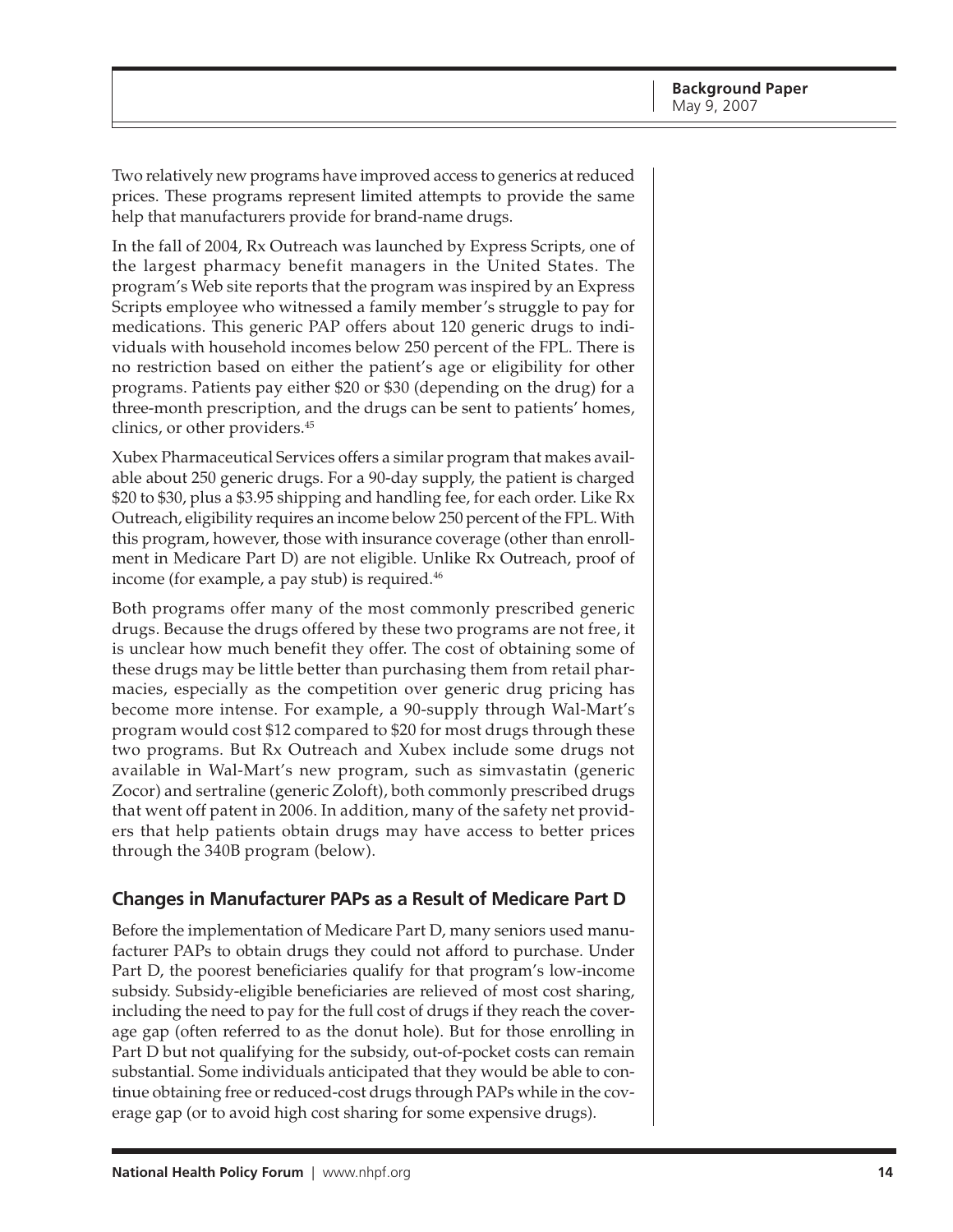The Medicare Modernization Act of 2003 (MMA), however, does not count most purchases made by third parties toward the true out-of-pocket (TrOOP) spending threshold that qualifies beneficiaries for catastrophic coverage.47 This policy was reiterated in 2005 when the Office of the Inspector General (OIG) of the Department of Health and Human Services (HHS) ruled that the unpaid value of drugs provided by a manufacturer's PAP, such as when the beneficiary is in the coverage gap, does not count towards TrOOP. The OIG's ruling suggested that drug purchases subsidized by manufacturer PAPs present risks under the anti-kickback statute. The general idea is that providing costly drugs to the patient (for example, in the coverage gap) increases the likelihood of federal payments that benefit the manufacturer (for example, payment for the same drug once the beneficiary becomes eligible for catastrophic coverage). There is no legal penalty to the beneficiary, but the manufacturers must ensure that they are not providing drugs to Part D enrollees.<sup>48</sup>

Not all beneficiaries are affected the same way by the ruling against these programs. For example, a beneficiary whose costs will exceed the catastrophic threshold as a result of purchasing drugs not available through these programs will still spend \$3,850 out of pocket before qualifying for catastrophic coverage (and then only about 5 percent cost sharing for additional drug purchases). By contrast, a beneficiary with only minimal costs beyond the drug previously obtained for free from a manufacturer program might have avoided ever reaching the gap with the PAP still in place, resulting in much lower overall out-of-pocket costs.

The OIG's ruling left manufacturers the option of continuing to make their PAPs available for beneficiaries not enrolled in Part D or those not eligible for Medicare. But most manufacturers realized that their PAPs would have to change. The OIG offered several alternatives:

- **Independent Charity PAPs** A manufacturer can make donations to an independent charitable organization. But it cannot exercise control over the organization, nor base its donations on the amount of its drugs dispensed, and the charity must award assistance without regard to the manufacturer's interests.
- **PAPs Operating Outside Part D** A manufacturer's PAP may provide drugs to beneficiaries enrolled in Part D as long as the drugs are provided completely outside the Part D benefit. Thus, for example, provision of the drugs cannot be contingent on a beneficiary's status relative to the coverage gap, and the value of purchases cannot count toward TrOOP. For example, a PAP could provide an expensive drug throughout the year. The beneficiary's Part D plan would provide all other drugs as if the expensive drug in question did not exist.
- **Coalition Model PAPs** A group of manufacturers might create a PAP. To be allowed, such a PAP would have to involve a large number of manufacturers, include all drugs made by each participating manufacturer, and have a system by which no particular drug is favored.<sup>49</sup>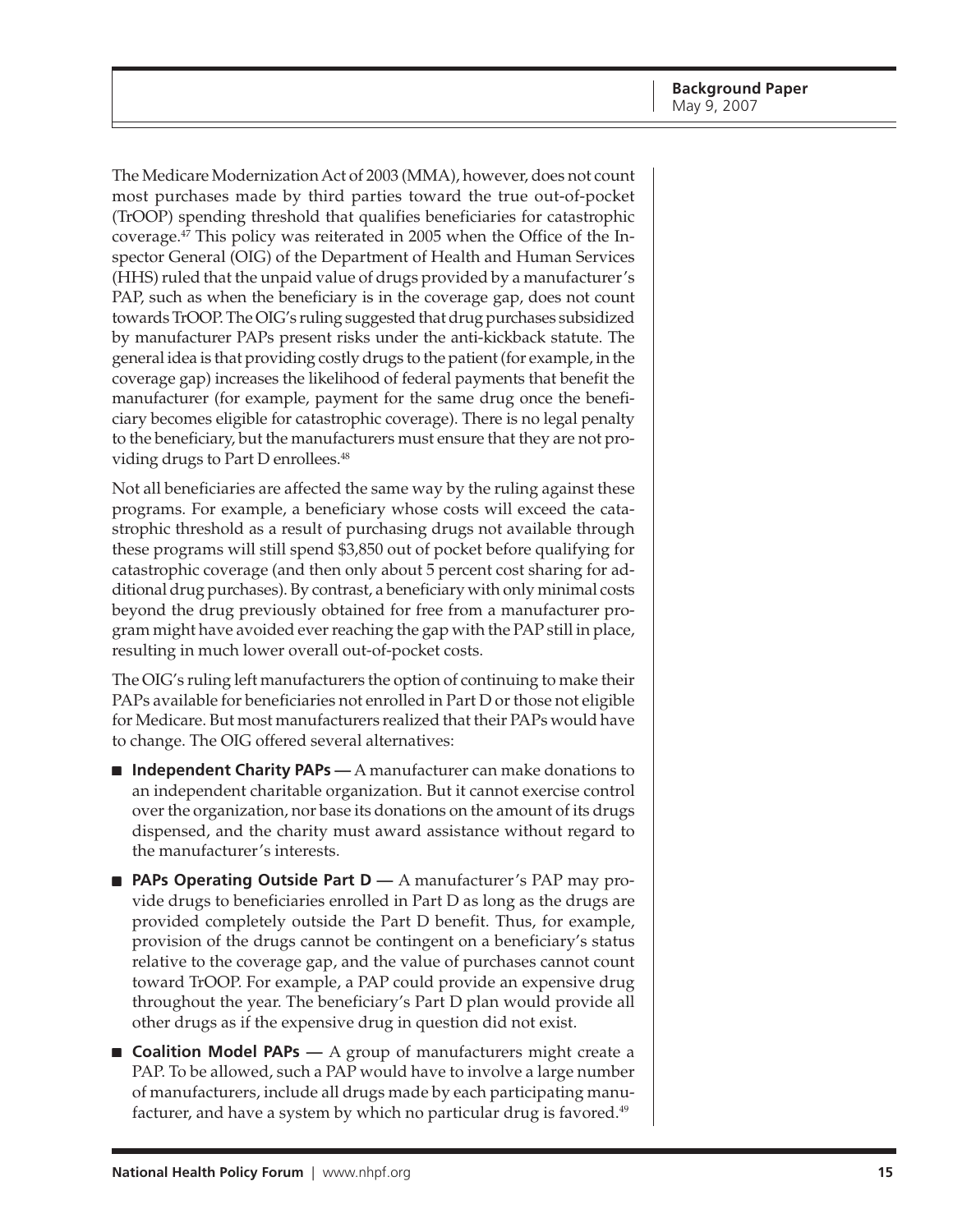According to a compilation by RxAssist in January 2007, manufacturers have responded in a number of ways. Some (24) closed their PAPs to all Medicare beneficiaries, while others (38 programs, including Bristol-Myers-Squibb, one of the largest manufacturers) restricted their programs to Medicare patients not enrolled in Part D. A few of these plans allow Medicare Part D enrollees to apply for selected medications only (for example, Enbrel, Zyprexa, or Prevacid), consistent with the second OIG alternative. Another set of manufacturers (19 programs, including most of the largest companies) allow all Medicare beneficiaries to apply—again consistent with the OIG rules—although they may be required to demonstrate financial hardship.50

For example, Medicare beneficiaries who use Novartis transplant or oncology products (drugs that are normally covered under Medicare Part B rather than Part D) and who enroll in a Part D plan may continue to receive help through the Novartis PAP for those drugs as long as they continue to meet eligibility criteria for the PAP, do not qualify for the Part D low-income subsidy, and show financial hardship in affording their medications despite the Part D benefit coverage. Patients using other Novartis products are evaluated on the basis of individual circumstances, including their degree of financial hardship. In all cases, the value of the drugs received would not count toward TrOOP.51

Similarly, Pfizer expanded its program's eligibility policy so that people with insurance, including Medicare beneficiaries with Part D coverage, can get access if facing financial or medical hardship. After the Connection to Care program reviews the initial application to see if the patient meets the income requirement (household income at or below 200 percent of the FPL, with verification through a tax return) but has insurance coverage for their Pfizer drugs, they are sent a Hardship Exception Request Form. Once the patient and physician complete and sign that form, the program determines whether the patient is eligible to receive the requested drugs without charge. If approved, a three-month supply of the drug is typically shipped to the physician's office.<sup>52</sup>

GlaxoSmithKline introduced a new program for 2007. GSK Access provides free medications to eligible Part D enrollees after they spend at least \$600 of their own money on outpatient drugs. The same people are also eligible for oncology medicines through an existing PAP. Eligibility requires an income below 250 percent of the FPL (or 350 percent for the oncology program). Medicare beneficiaries not enrolled in a Part D plan and not eligible for the Part D income-based subsidy would qualify for GlaxoSmithKline's existing PAP.

The short-term result of Part D implementation is that existing arrangements for some Medicare beneficiaries were disrupted. Some programs that supported patients' coinsurance for physician-administered drugs covered under Part B were, at least for a time, made unavailable to Medicare beneficiaries, and anecdotal evidence suggests an adverse effect for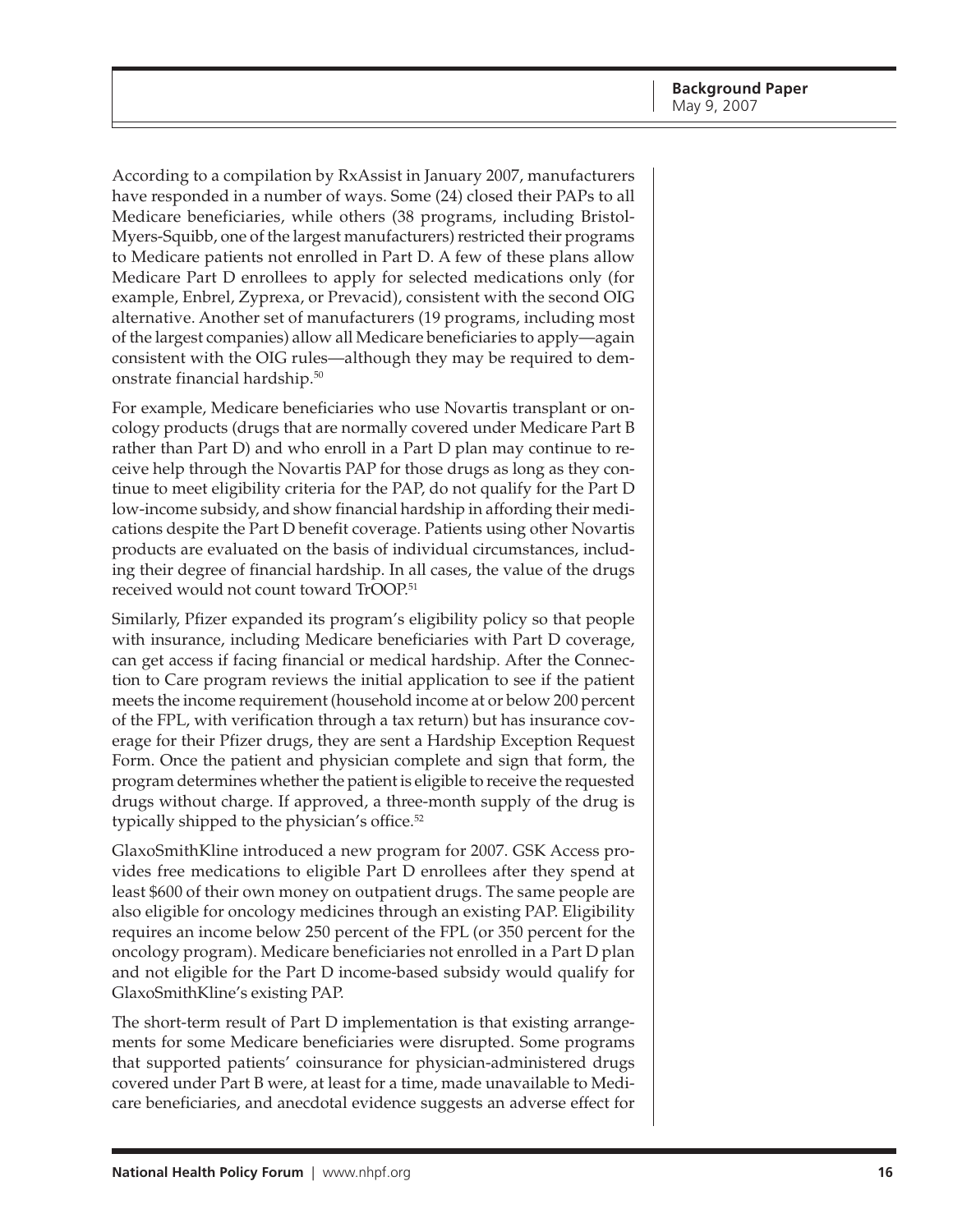<span id="page-16-0"></span>at least some beneficiaries and the physicians who administer these drugs. The situation continues to evolve as manufacturers revamp their program rules. For Part D drugs, beneficiaries eligible for the low-income subsidies generally no longer need the help of the PAPs as they enroll in a Part D plan. Beneficiaries not eligible for the subsidy but requiring help with cost sharing in the initial coverage period or with the cost of drugs in the coverage gap may be confused about their eligibility for PAPs. Many manufacturer programs invite applications from those with financial hardship, but at least two manufacturers were quoted in a recent trade newsletter as saying that enrollment from Part D enrollees was lower than expected.<sup>53</sup>

# **THE FEDERAL 340B PROGRAM**

Access to prescription drugs for uninsured individuals is always preceded by the need to see a physician or other provider who can write a prescription for the drug needed. Just as prescribers most often provide the point of access between the patient and manufacturer PAPs, many safety net providers also operate pharmacies that can obtain drugs and make them available to patients. The federal 340B program, established in the Veter-

ans Health Care Act of 1992, offers a means by which these safety net providers can obtain drugs at a low price and stretch their resources. People without drug coverage may then be able to get their prescriptions filled either free of charge or at a reduced price, depending on the policies in force at the safety net clinic or hospital.

The 340B program places a ceiling on the price paid to manufacturers for prescription drugs when sold to certain safety net providers (see next section for how prices are established). The 12,000 entities that participate in the program include federally qualified health centers (FQHCs),<sup>54</sup> hemophilia treatment centers, Ryan White programs, sexually transmitted disease and tuberculosis programs, Title X family planning clinics, urban/638 tribal programs, and certain disproportionate share hospitals. About one-third of





*Source: 2007 Quarter 2 Statistics for 340B Covered Entities Number of Registered Covered Entity Sites by Entity Type, April 2, 2007, p. 2; available at [ftp://ftp.hrsa.gov/bphc/pdf/opa/](ftp://ftp.hrsa.gov/bphc/pdf/opa) Stats\_2007\_QTR\_2.pdf.*

eligible providers are family planning clinics and one-fourth are FQHCs (Figure 3). The Ryan White AIDS Drug Assistance Programs (ADAPs), created to help improve access to drugs for those with HIV or AIDS, also benefit from the discounted prices made available under the 340B program (see text box, next page).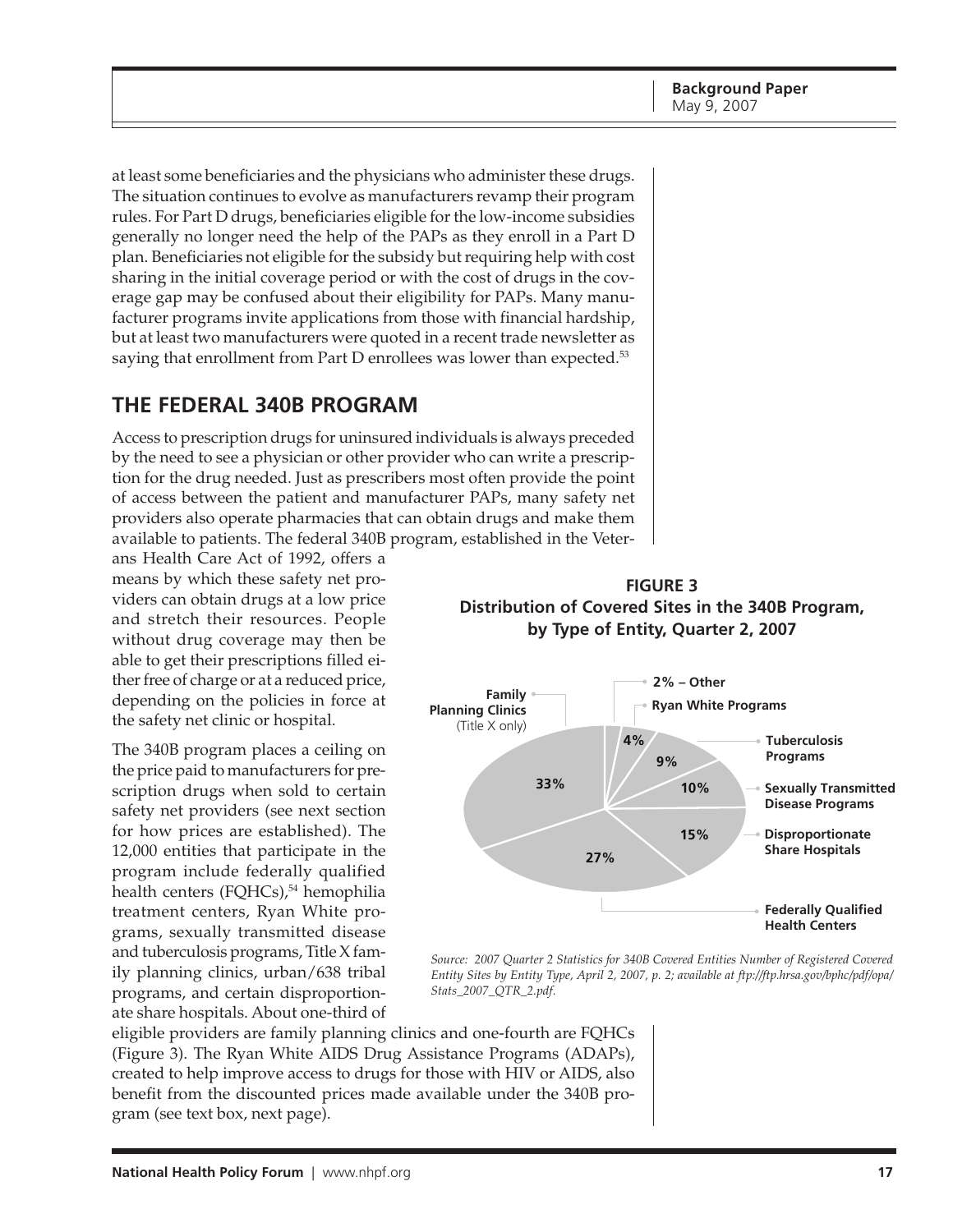The 340B program is administered by the Health Resources and Services Administration (HRSA), an agency of the U.S. Department of Health and Human Services. Eligible entities must enroll with HRSA, after which they are added to a list of eligible entities. Manufacturers and wholesalers are supposed to make the 340B prices available to the all entities on HRSA's list.55 HRSA estimates that annual purchasing volume for the program as a whole was about \$4 billion,<sup>56</sup> an amount similar to that provided through manufacturer PAPs.57

For those without drug coverage, these safety net institutions tend to be key sources for obtaining drugs. In particular, FQHCs and other federally funded clinics are a major source of primary care services for many uninsured

#### AIDS Drug Assistance Programs

AIDS Drug Assistance Programs (ADAPs) are authorized by the Ryan White Comprehensive AIDS Resources Emergency (CARE) Act, which was enacted in 1990 to provide medical and support services to persons with HIV and AIDS who lacked adequate health insurance. ADAPs provide medications for HIV treatment and may also provide assistance toward other heath care services, including health insurance for eligible clients. When ADAP was reauthorized in 2000, Congress included a supplemental program to help states expand HIV treatment to persons with incomes below 200 percent of the FPL. States must contribute one out of every four federal dollars in this supplemental program, and an ADAP's funds may only be used towards the purchase of HIV medications. Overall, ADAPs have approximately 142,000 participants (about one-fourth of those with HIV/AIDS); more than 80 percent of participants have incomes at or below 200 percent of the FPL, and two-thirds are African American or Hispanic. The program was reauthorized again in 2006 and changes include a new formula for state awards and a new minimum drug formulary. In 2006, estimated spending on drugs and insurance benefits by ADAPs was \$1.2 billion, and the average client was estimated to receive support of about \$12,000 in drug costs.

All 50 States, the District of Columbia, and the territories receive ADAP grants, which are calculated based on their proportion of the nation's living AIDS cases. Some programs also receive funds from state general revenues, other parts of the Ryan White CARE Act, or drug manufacturer rebates. Each state and territory determines its own eligibility criteria, although participants must be medically diagnosed with HIV and considered "low income." Some states require a specific CD4+ count (a test measuring the strength of a patient's immune system) for participation. Each state also determines the drugs included in its ADAP formulary, within the limits of the federal minimum, and how those medications are distributed. Some use a pharmacy reimbursement model like that of Medicaid, in which participating pharmacies bill ADAP for drugs dispensed to ADAP clients and then receive a rebate from the manufacturer to achieve the guaranteed 340B discount. Others purchase drugs themselves at the discounted price and mail them directly to clients, or distribute medications through public health clinic pharmacies. The high cost of the most effective HIV medications, the decline in AIDS mortality, and the steady rate of new HIV infections suggest that demand for ADAP services is likely to increase.

Source: Health Resources and Services Administration, "Title II: AIDS Drug Assistance Program," available at <http://hab.hrsa.gov/programs/adap>; *Jessamy Taylor, "The Basics: The Ryan White CARE Act," National Health Policy Forum, September 14, 2005, available at [www.nhpf.org/pdfs\\_basics/](http://www.nhpf.org/pdfs_basics) Basics\_RyanWhite.pdf; and Jennifer Kates* et al.*, "National ADAP Monitoring Project Annual Report: Summary and Detailed Findings," National Alliance of State and Territorial AIDS Directors and the Henry J. Kaiser Family Foundation, April 2007, available at [www.kff.org/hivaids/7619.cfm.](http://www.kff.org/hivaids/7619.cfm)*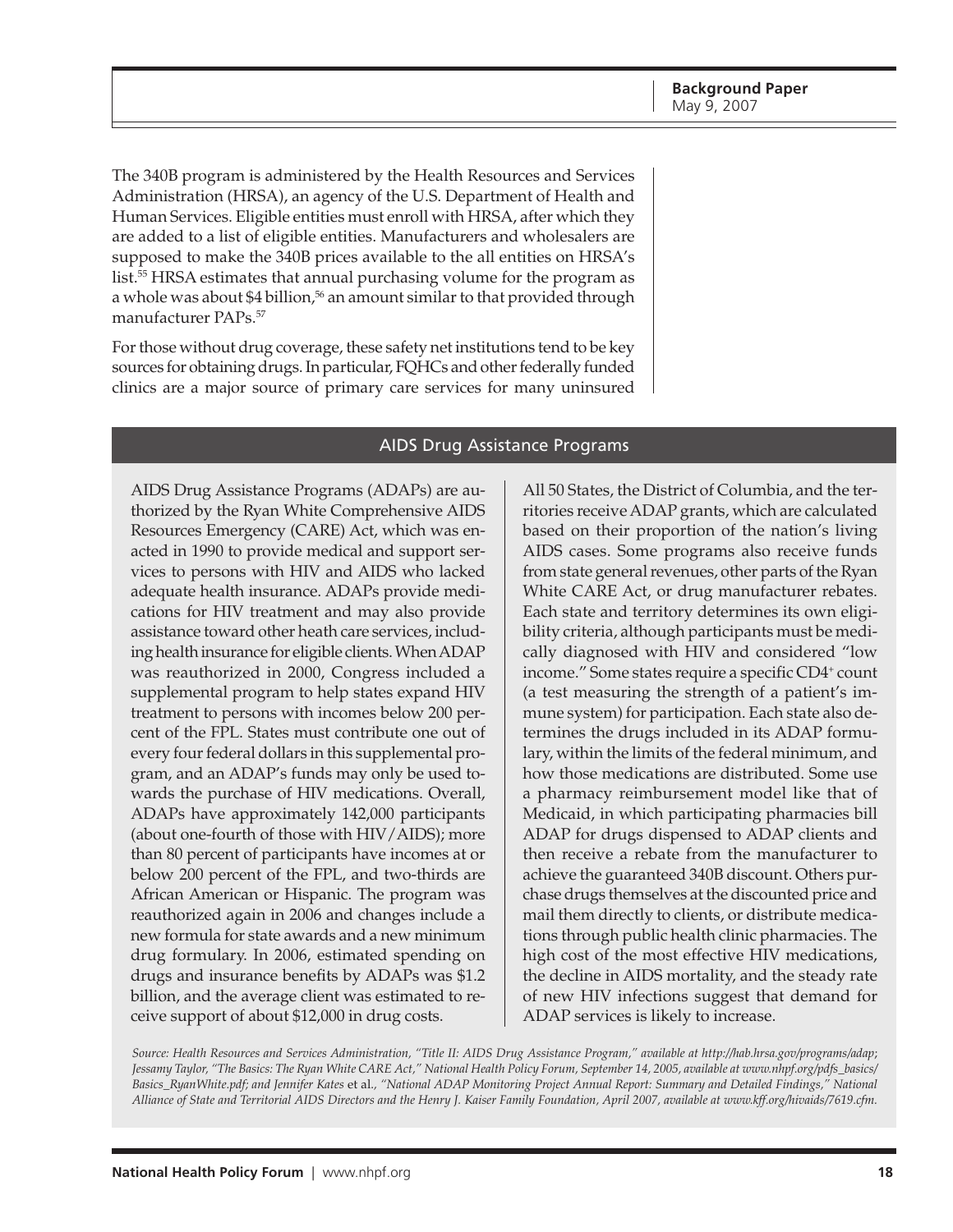<span id="page-18-0"></span>Americans. Community health centers serve one in eight of those lacking insurance and one in five of low-income Americans without insurance.<sup>58</sup>

The 340B program is also important for many safety net hospitals specifically those qualifying as a disproportionate share hospital (DSH). These include government-owned or government-operated facilities as well as other nonprofit hospitals that have relationships with state or local governments to serve low-income patients. These hospitals must also have a Medicare disproportionate-share adjustment percentage over 11.75 percent, thus qualifying under Medicare's rules as serving a higher-thanaverage number of uninsured or under-insured patients in comparison to other hospitals. The MMA made further changes to these rules so that about 800 more hospitals—mostly rural and small urban hospitals—now meet the DSH requirements for 340B eligibility.<sup>59</sup> In addition, more private nonprofit hospitals with local or state government contracts have started to participate in recent years.

Eligibility can be important for these qualifying hospitals in terms of purchases of outpatient drugs. They are particularly important for services provided in emergency departments, outpatient oncology and surgery departments, cardiac clinics, and other outpatient clinics. The lower prices for drugs in many of these settings benefit uninsured patients indirectly in that they reduce the cost to the hospital of treating these patients and, presumably, increase their willingness to take patients who are unable to pay. They may also reduce the charges made to these patients, some of whom attempt to pay. In addition, some hospitals operate outpatient clinics that make prescriptions available to patients for free or at reduced prices.

Although it is common for hospitals to get these discounts for drugs dispensed through their outpatient clinics, manufacturers are not required to participate for inpatient drug purchases. The MMA attempted to encourage more participation for inpatient drug purchases by removing one potential disincentive for manufacturers to extend deals in this setting.<sup>60</sup> Still, according to the organization Safety Net Hospitals for Pharmaceutical Access, hospitals are obtaining discounts on only about 12 percent of commonly used brand-name drugs for their inpatient services. Legislation [The Safety Net Inpatient Drug Affordability Act, introduced by Senators Thune (R-SD) and Bingaman (D-NM) and Representatives Emerson (R-MO) and Rush (D-IL)] was considered, but not passed, by the 109th Congress to extend the 340B program to inpatient settings. A potential effect of this legislation would be to reduce the costs to qualifying hospitals of caring for uninsured and under-insured patients.<sup>61</sup>

#### **Prices Available Through the 340B Program**

The advantage for safety net providers that participate in the 340B program is that they get access to drugs at far more favorable prices than are otherwise available to them in the marketplace. Under the terms of the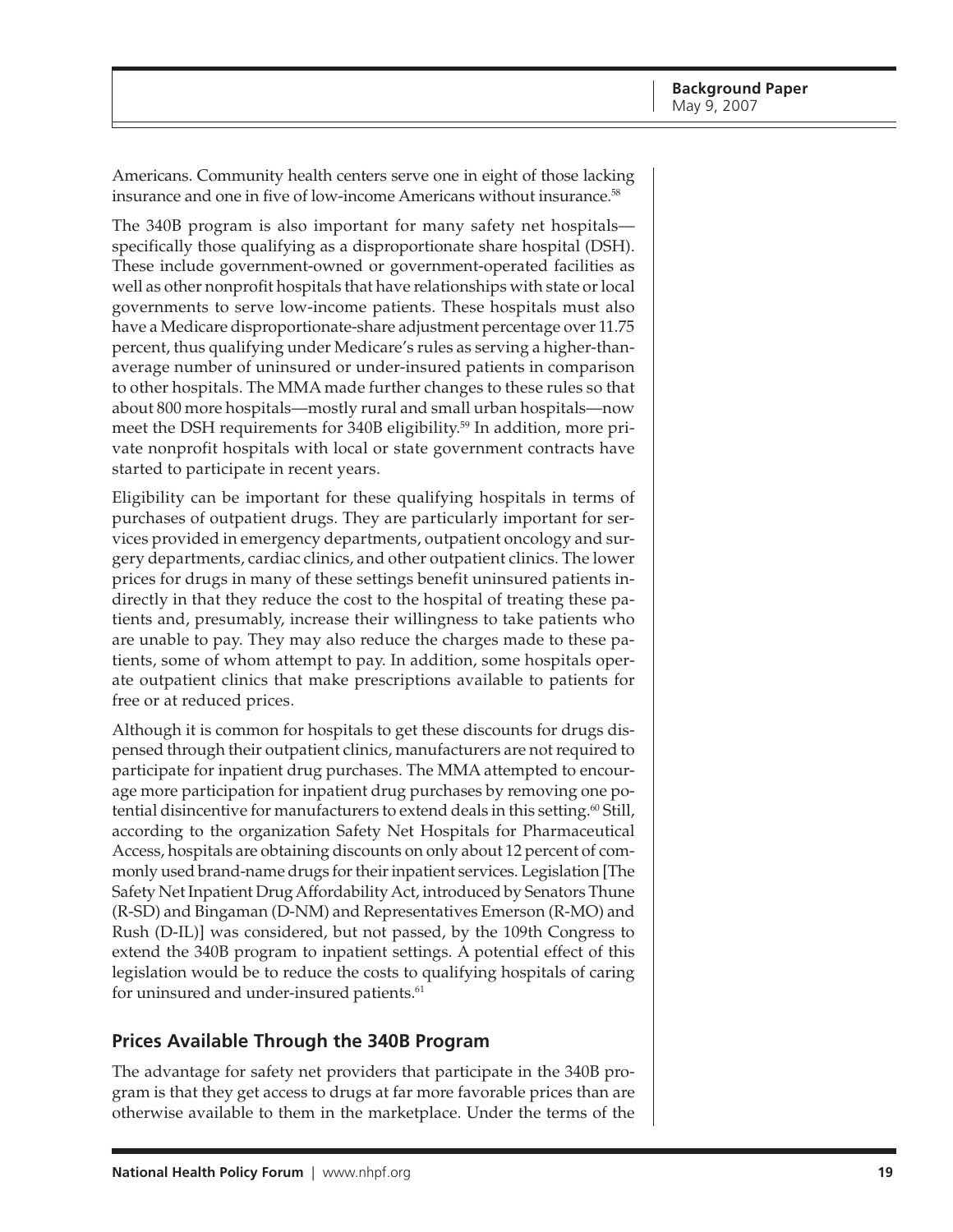Veterans Health Care Act of 1992, manufacturers must make these drugs available at a discounted price as a condition of eligibility for Medicaid reimbursement. The amount of the discount follows the same formula used in the Medicaid program, and covered entities may negotiate discounts that are even greater than those obtained by Medicaid programs.

Prices obtained through the 340B program are estimated to be about half of the "list price" paid by retail customers without access to any discounts. These prices are between 50 and 80 percent of the typical post-rebate price paid by private insurers.<sup>62</sup>

Drug sales through the 340B program are subject to two key restrictions. One prevents resale of discounted drugs to anyone other than a patient of

the participating entity. This anti-diversion rule protects manufacturers from situations where clinics, hospitals, or other participating facilities would make discounted drugs available to a broader array of patients. The second restriction ensures that manufacturers do not pay a Medicaid rebate for the same drug purchases that are made at 340B-discounted prices, that is, purchasers do not get more than one discount.

Further discounts below those available to all 340B entities can be obtained through the Prime Vendor Program, which operates under contract to the federal government. HealthCare Purchasing Partners International (HPPI), a group purchasing organization based in Texas, holds the current contract. HPPI has the ability to negotiate prices below the statutorily required prices as well as offer more favorable distribution arrangements for those entities that choose to participate in this program. The Prime Vendor Program also makes some other health care products available, including vaccines, diabetic meters, and test strips. At present, HPPI represents about one-third of the 340B-covered entities purchasing \$2.2 billion in drugs each year, and it uses this volume as leverage to negotiate discounts.63 The program achieves an added discount of 11.6 percent on about 2,700 items.

Despite the general success of the 340B program in providing access to low drug prices, there are some concerns that participating providers do not always get the low prices to which they are entitled. The HHS OIG has reported several times recently on this program. An October 2005 study suggested that HRSA fails to oversee the program adequately by not always verifying that entities receive the low prices to which they are entitled. Specifically, it found that the government's price files lack over one-fourth of the prices needed to verify that participating entities can obtain the discounts they are supposed to receive. It also found that neither HRSA nor the participating entities had the ability to verify that they received the appropriate discounts.<sup>64</sup> A subsequent OIG study, released in July 2006, compared actual prices paid by 340B entities to the ceiling prices. About 14 percent of total purchases exceeded the ceiling prices, resulting in overpayments. These overpayments were most likely to occur for low-volume entities and for low-cost drugs.<sup>65</sup>

**Prices obtained through the 340B program are estimated to be about half of the "list price" paid by retail customers without access to any discounts.**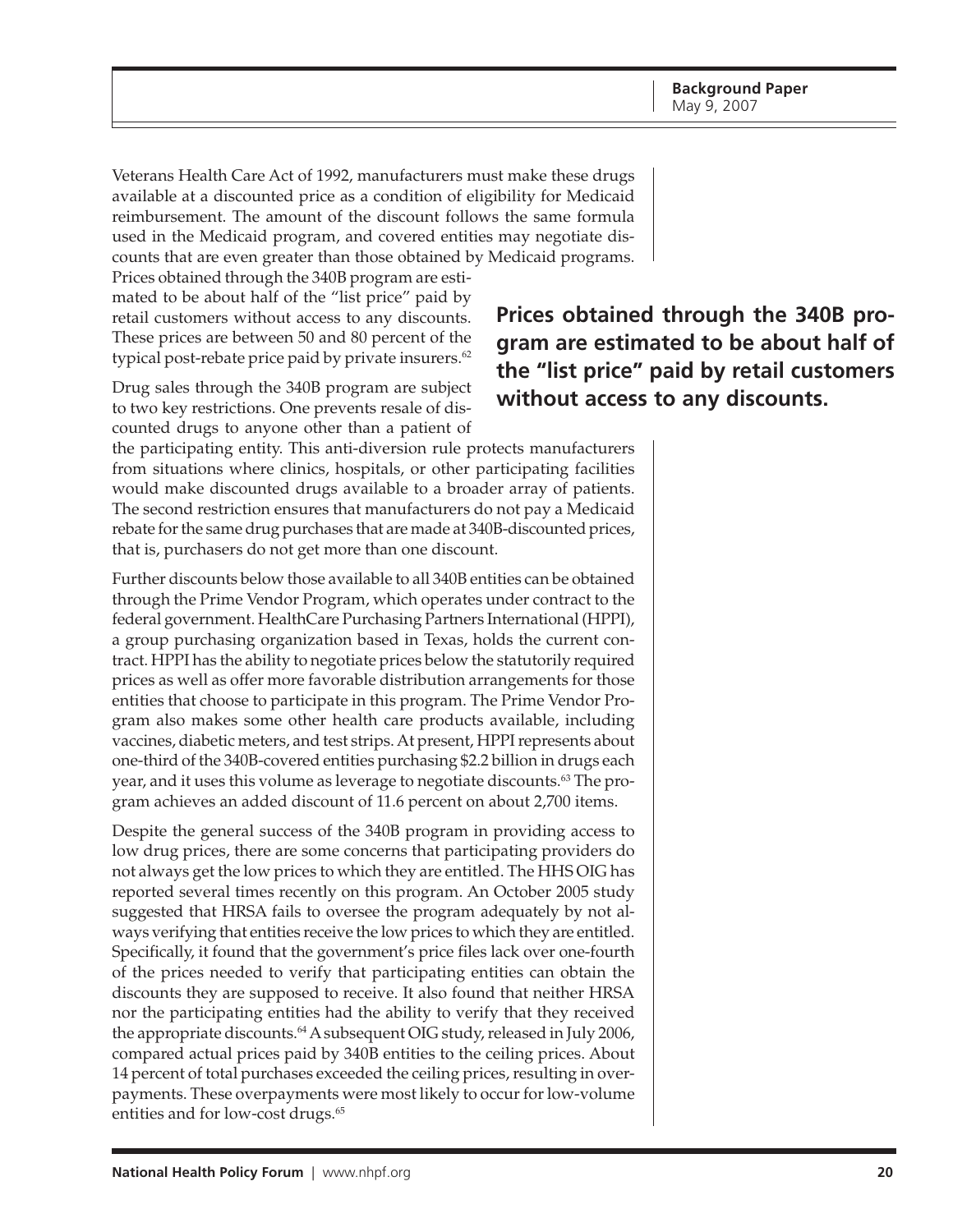#### <span id="page-20-0"></span>**Problems Affecting the 340B Program and Potential Improvements**

Despite the value of the 340B program, not all eligible entities actually participate in it. According to a survey of eligible entities conducted for HRSA, only 63.5 percent of 588 surveyed entities reported that they were participating.66 The study also found significant discrepancies between those listed as participants on the government's Web site and those actually saying that they participated. Among the nonparticipating entities, about 40 percent indicated that they did not understand the 340B program "at all" while another 30 percent understood it "only slightly."

Among the barriers cited by eligible entities that might consider using the 340B program are high startup costs, the complexity of the required recordkeeping, the confusing nature of the program, and the perceived absence of adequate information about the program.<sup>67</sup> Some eligible entities even indicated that they had not heard of the program at all.

There have been several efforts to encourage more eligible entities to join the 340B program and to make its use easier. Extensive guidance is available through *The Bridge to 340B Comprehensive Pharmacy Solutions in Underserved Populations*, a guidebook prepared by Medicine for People in Need (Medpin) with support from HRSA's Pharmacy Services Support Center. Medpin, a program of the nonprofit California-based Public Health Institute and supported by several foundations in that state, works with safety net providers to improve access to medications. It makes this stepby-step guide available at no charge to safety net providers, especially community health centers and other clinics. It provides descriptions of various models for participating in the 340B program and offers key points of advice designed to encourage participation.<sup>68</sup>

Another barrier cited by some health center administrators is the absence of a pharmacy. In general, eligible organizations must have some means of dispensing the drugs they purchase through the 340B program. Typically, they operate under one of three models: owning and operating an in-house pharmacy, contracting with a retail or mail-order pharmacy where the entity purchases the drugs but uses a contractor to provide the pharmacy services, or employing physicians or other providers who are licensed to dispense the drugs but do not operate an actual pharmacy. In the latter model, which may vary based on state law, the health center or other entity would own the drugs and assume fiscal responsibility for operating and dispensing costs.

Since 2001, HRSA has encouraged innovation by allowing several efforts on a demonstration basis to build on the 340B program to expand its reach to more people. There are about 20 such projects in operation, most of which involve getting more community health centers linked to the program. These demonstrations are important because many small clinics, especially in rural areas, lack the resources to operate a pharmacy. HRSA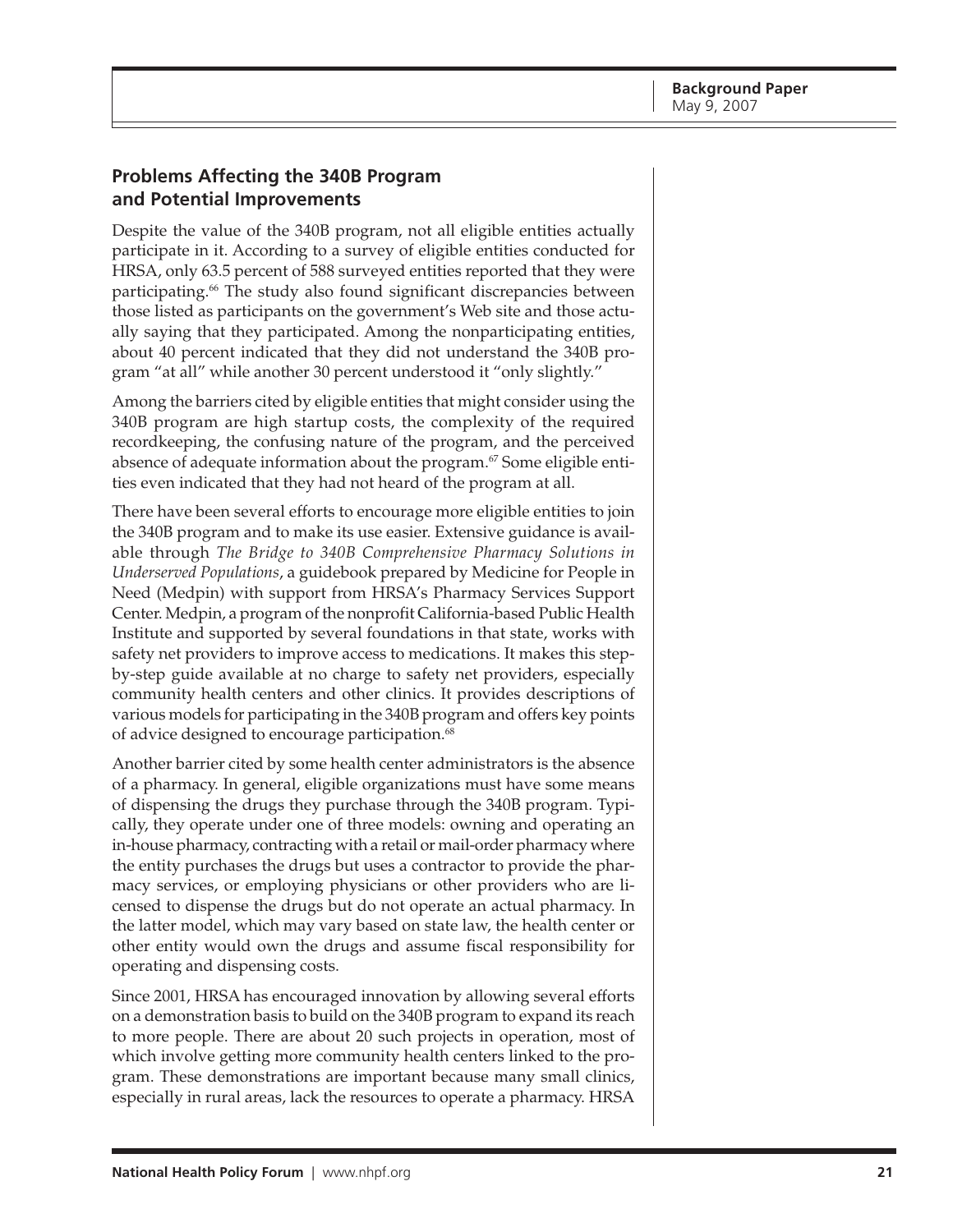is currently developing a regulatory notice that would allow some arrangements that have been used through demonstrations.

There are at least three different arrangements being used, many of which offer solutions to the current rules requiring that each site have some type of pharmacy setup on location. Perhaps the most common is to develop a network of covered entities that can share a common pharmacy. For example, a program in Spokane, Washington, uses "remote dispensing technology" to allow pharmacists at one health center to dispense drugs at remote health clinics. When necessary, patients receive counseling through video-conferencing. Similarly, Georgia's Columbus Regional Community Healthcare Network links a local safety net hospital to two local health centers. The hospital provides the pharmacy services, including pharmacists to work with the physicians and nurses at the clinics.<sup>69</sup>

Several of the demonstration projects focused on the delivery of care for diabetes. The goal was to show positive results in terms of management of the disease, getting patients access to pharmacists, and re-

# **HRSA has encouraged innovation through demonstration projects to expand the reach of the 340B program.**

taining their patients for at least 12 months. One health center in Tucson focused on services to Spanish-speaking and Native American people. Arizona state law was modified to allow pharmacists to initiate and modify medications consistent with written protocols approved by physicians. This use of collaborative drug therapy management allowed the pharmacist to monitor the patients, provide diabetes education, and make sure they received the needed drugs. Participating patients were able to lower their blood glucose, blood pressure, and cholesterol levels. Similar results were attained in other communities that also relied extensively on pharmacists or nurses.70

Other resources available to eligible clinics include groups that work with pharmaceutical wholesalers to negotiate better prices for safety net providers, in addition to the Prime Vendor program described above. Soon after the 340B program was created, the Texas Association of Community Health Centers created the "340Better" program. Its purpose was to use the combined purchasing leverage of participating community health centers to improve the distribution of drugs obtained through the 340B program and to obtain even deeper discounts. The participating clinics have representatives serve on a collective Pharmaceuticals and Therapeutics (P&T) Committee to determine which high-cost drugs are dispensed most frequently. On the basis of this determination, the program has been able to negotiate discounts that average at least 15 percent below the 340B ceiling price. The program was expanded nationwide in 1997 and now works with a wholesaler (Cardinal Health) to serve nearly 400 community health centers from 37 states.<sup>71</sup>

Although many of the ideas described here have the potential to enroll a higher percentage of the eligible entities into the 340B program, the ultimate limitation of this approach is the uneven distribution of safety net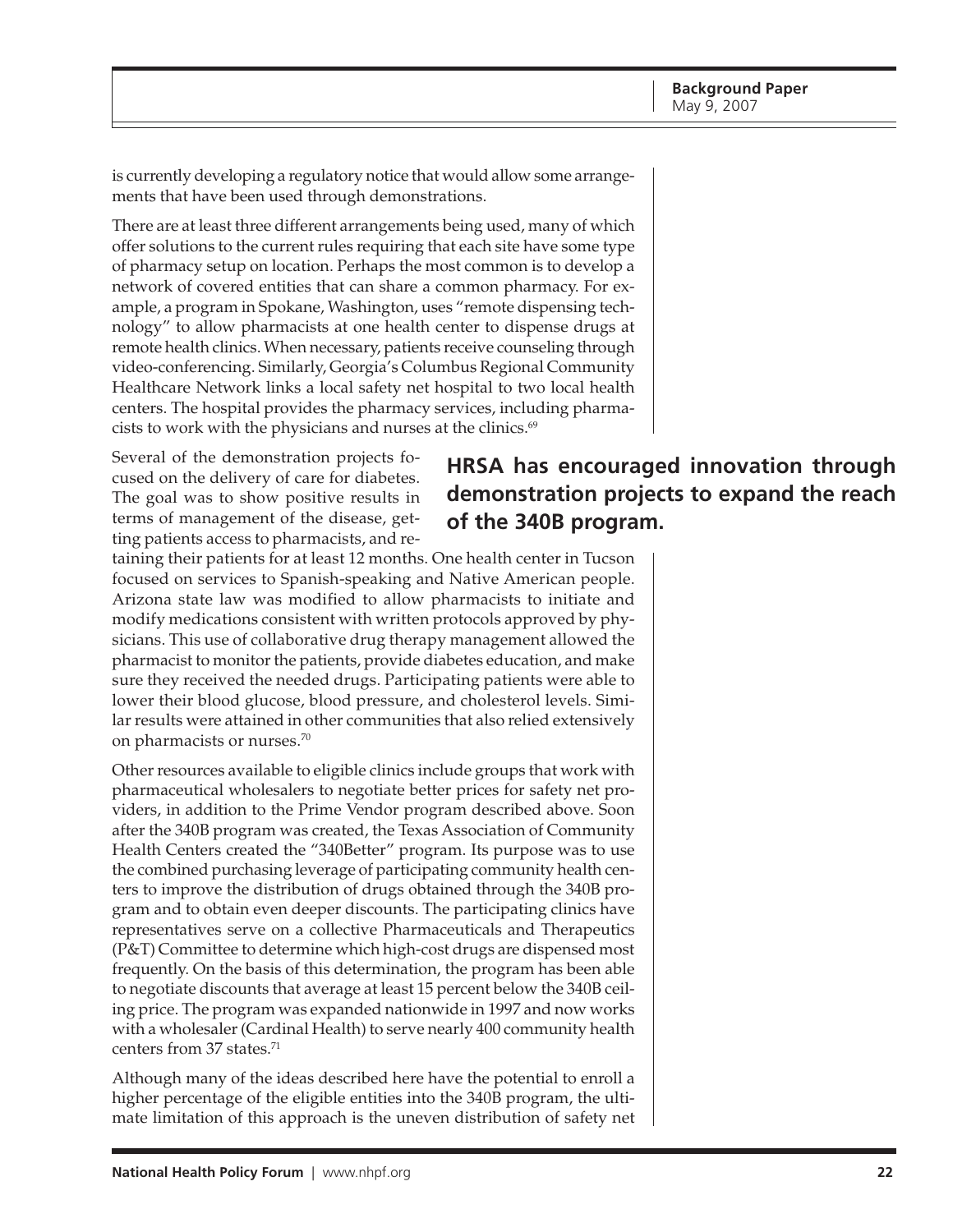<span id="page-22-0"></span>providers in the United States.<sup>72</sup> Some communities (for example, Boston, Massachusetts) have a wide array of community health centers—both federal qualified health centers and other comprehensive primary care providers that do not meet FQHC qualifications. But other communities (such as Little Rock, Arkansas) have few organized health centers of any type. In some cases, these communities may have free clinics that operate on a limited schedule and with volunteer physicians and nurses. The latter, however, are unlikely to qualify for participation in the 340B program even in partnership arrangements.

## **PHYSICIANS' ROLE IN HELPING PATIENTS WITHOUT DRUG COVERAGE**

Physicians are not always aware of the challenges that drug costs impose on their patients' ability to comply with their prescription orders. But when they are aware, physicians have some ability to help their patients beyond connecting them to manufacturer PAPs or other safety net programs. Physicians may be able to make sample drugs available to their uninsured patients or to prescribe less expensive drugs.

## **Drug Samples as a Source of Medications**

When a patient without drug coverage is fortunate enough to have a regular physician, that physician may use manufacturer-supplied samples as a way to help by provide a supply of drugs. The patient may receive enough drugs for the entire course of treatment, or at least enough to get started. In some cases, a small supply may provide the patient time to get enrolled with a manufacturer PAP or some other means of receiving needed drugs.

Most pharmaceutical manufacturers provide samples, especially for their newer brand-name drugs. Physicians may use samples for a variety of reasons, including making them available to patients who cannot afford to pay for the particular drug. Samples may also be used for patients who do not qualify for any appropriate manufacturer PAPs or public programs or for patients who are waiting for their medications to arrive from the PAP.

Estimates of the volume and frequency with which samples are used for uninsured or other low-income patients are difficult to obtain. Manufacturers made available to doctors about \$16 billion worth of sample drugs in 2004, more than the estimated total value of drugs distributed by PAPs and through the 340B program.73 But this total represents the retail value of all drugs received by doctors and thus includes those given to insured patients for convenience and those never distributed to patients. According to a 2001 national survey of physicians, 92 percent of physicians said they had accepted free samples from a drug industry representative, and a 2003–2004 survey of physicians in six specialties found that 78 percent reporting receiving samples.74 One study of 18 practices in Nebraska found that samples were used in about 20 percent of all patient encounters.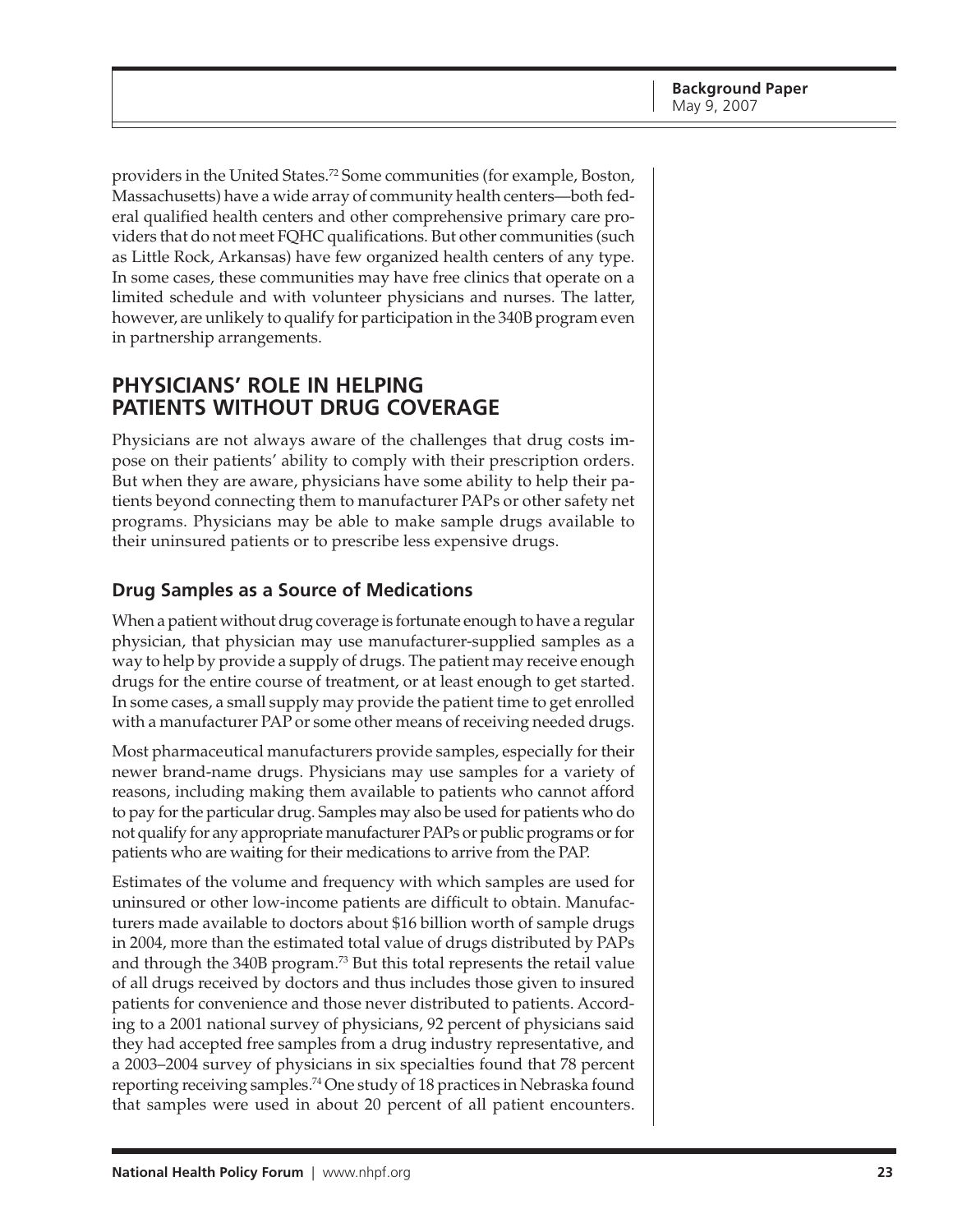Samples were used for different circumstances, ranging from starter dosages to complete courses of antibiotics, to several months' supply of some drugs, and physicians attributed use to a variety of motives that included temporary relief or convenience, testing for efficacy or tolerability, as well as cost concerns.75

In one recent study of obstetrician-gynecologists, physicians were asked about the ethics of various scenarios. Nearly all (92 percent) agreed that it was ethically proper to accept free samples of a new drug from a pharmaceutical manufacturer's representative, and most in fact had such samples and said that they distributed them to patients. The most common reason cited for distributing such samples was the patient's financial need (cited by over 90 percent of surveyed physicians as one of multiple reasons). One-third said that accepting samples would influence their decision to prescribe drugs they received as samples.76 In two other studies, just over one-half of physicians thought that samples influenced their prescribing.<sup>77</sup>

The use of samples raises both practical and ethical issues. Federal law requires providers to document in the chart when patients receive sample medications.78 But it may be difficult to inventory all samples and report overall usage. Some medications require temperature-controlled storage, but finding such storage can be a problem for some physician offices. Furthermore, sample medications may not be adequately labeled when dispensed or may not contain dosing instructions and warnings of possible side effects. Typically, they are not available in childproof packaging. Although some providers may provide warnings or appropriate packaging for patients, as well as check for drug-drug and drug-disease interactions, this practice is not universal. Because of the difficulty in conducting inventory on and storing samples properly, such medications are at risk of expiring without notice or losing potency. In some states (for example, Florida), samples cannot simply be discarded when expired; thus, clinics must incur the cost of contracting with a disposal company to handle expired drugs.<sup>79</sup>

The use of samples for uninsured patients also raises some ethical concerns. In their ethical codes, some physician groups address personal use and the effect of samples on drug selection but do not ban the use of samples. $80$ Recently, however, some institutions, including the University of Michigan, the University of Pennsylvania, and Stanford University, have adopted complete or partial bans on drug samples. Because some physicians were concerned about the effect on indigent patients, the University of Pennsylvania's hospital instituted a program where patients get vouchers for medications instead of samples, and the hospital planned to make available free generic samples at primary care offices. Through this approach, the use of detailing (marketing to doctors by manufacturer representatives) might be reduced, and thus so might the influence on doctors' prescription choices.<sup>81</sup> Instead of a ban on the use of samples, one California clinic systematized its process for receiving and storing samples by instituting a drug sample formulary and an electronic coding system. Emphasis was placed on using samples

# **The use of samples raises both practical and ethical issues.**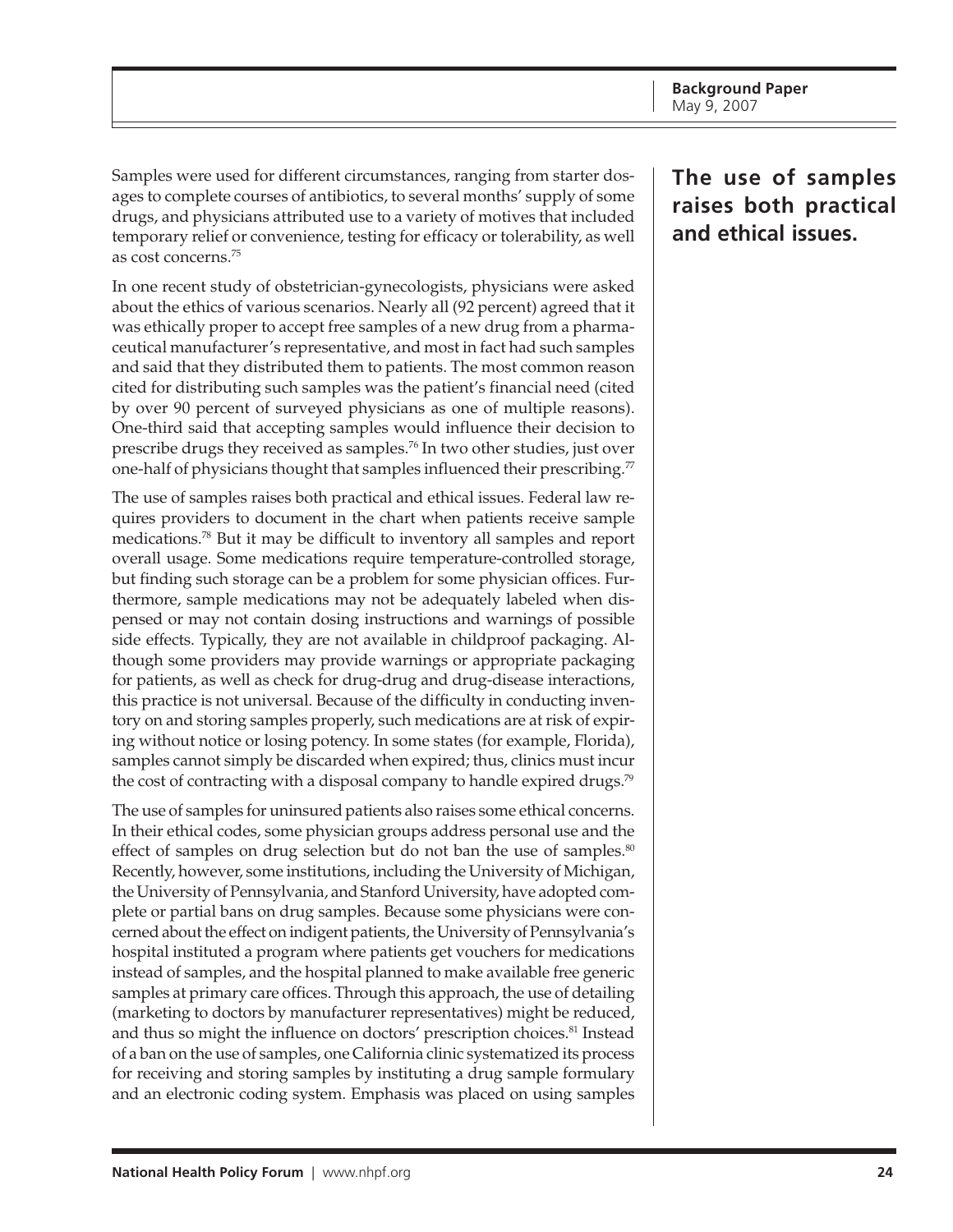<span id="page-24-0"></span>for acute drug needs (for example, antibiotics) rather than medications for chronic illnesses. Storage was based on an electronic system, and samples were dispensed with labels and patient instructions similar to regular pharmacy dispensing.82

Concerns about the use of samples have also been addressed in a report for the California Healthcare Foundation by John Piette, who argues that samples, while useful in the short term, may increase costs in the long run. His logic is that samples encourage both the prescribing of brand-name drugs instead of cheaper generic alternatives and the use of treatments of limited clinical value. He also argues that the use of free samples tends to increase the cost of promotion of products by manufacturer representatives and thus inflates the overall cost of health care.<sup>83</sup> The approach of providing vouchers to uninsured patients would not necessarily address these concerns unless there was a mechanism for including generic drugs.

### **Changes in Prescribing Behavior**

Physicians may also consider reducing drug costs for their patients without drug coverage by shifting their thinking about which drugs to prescribe or by offering other alternatives. That is, if the goal is for doctors to find less costly treatment alternatives that their patients can afford, part of the solution might be to change the awareness of providers about less costly approaches to drug treatments. First, physicians and other providers would need to identify that their patients in fact require assistance to obtain prescribed drugs. Studies have shown that clinicians typically do not discuss cost-related issues with their patients.<sup>84</sup> According to two studies, between 30 and 40 percent of patients who reported cutting back on the use of drugs for reasons of cost informed their doctor or nurse in advance of doing so.<sup>85</sup> While there are legitimate barriers for both the clinician and the patient that make it a challenge to have these conversations, they must occur if physicians are to offer help.<sup>86</sup> Physicians also tend to be unaware of the cost of drugs—both the absolute cost of the medications for those without insurance coverage and the typical cost-sharing amounts for those with coverage.87

Some available steps for a clinician to suggest, apart from offering access to relevant safety net programs, include minimizing prescriptions for drugs that are not truly necessary (especially for patients with multiple health conditions), increasing the effective use of generic drugs, considering less costly therapeutic alternatives, and physically splitting pills in cases where a pill's full dose is not necessary.<sup>88</sup> One might argue that some of these steps should always be part of good patient care, but they take on added importance for patients who may skip taking medications they cannot afford to purchase.

Generic substitution and therapeutic substitution may be required by health plans for their insured patients, but such methods can be even more valuable for uninsured patients. Uninsured patients do not face the insurer's electronic edit at the pharmacy counter that imposes the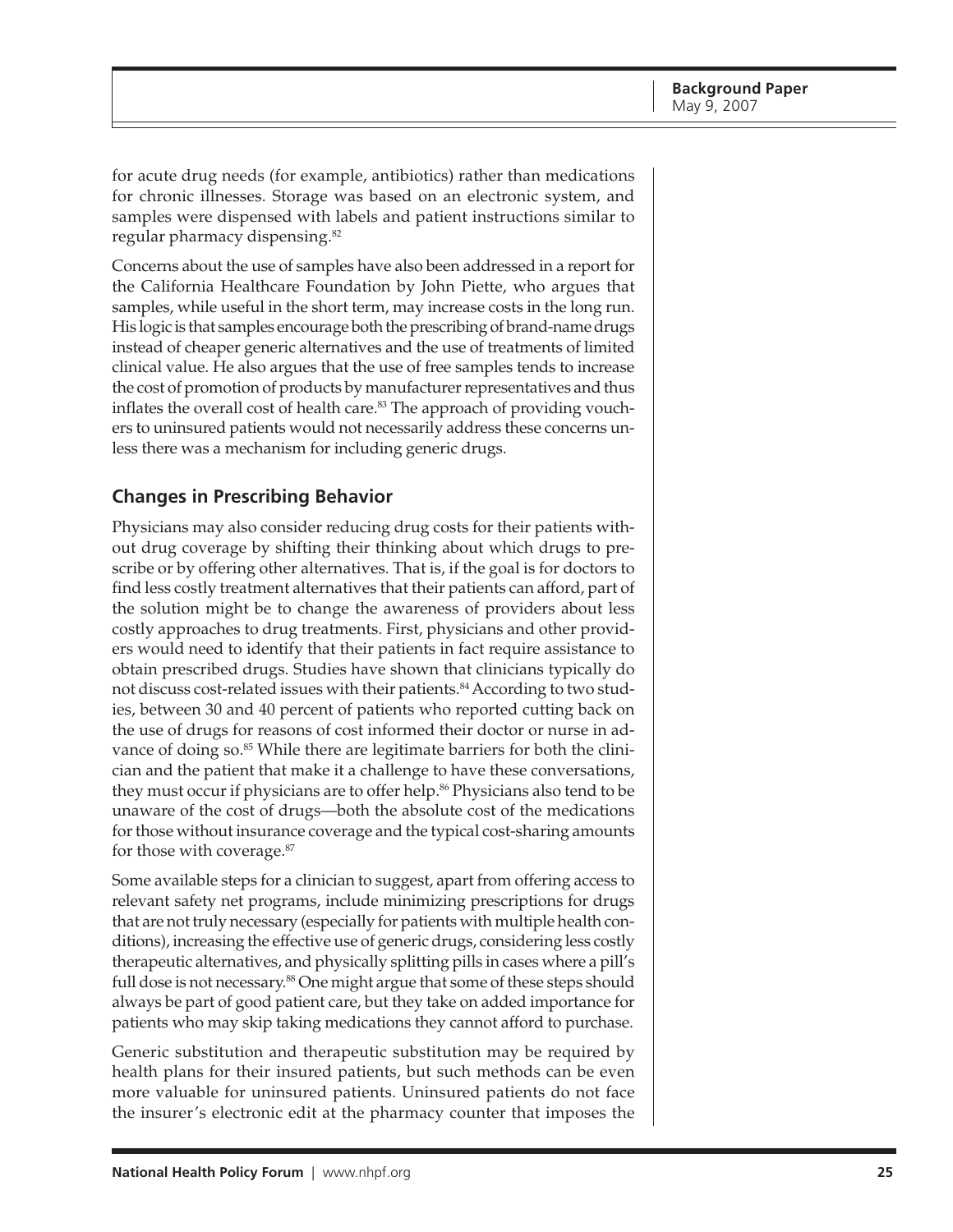<span id="page-25-0"></span>substitution (although some state laws do require generic substitution). So if uninsured patients are not savvy about asking for less expensive alternatives, they must rely on physicians or pharmacists to suggest appropriate substitutes. Sometimes neither the physician nor the patient is aware of the potential for lower costs.<sup>89</sup> Physicians may also be concerned that they are not practicing good medicine if they switch patients to a less expensive medicine. But according to one family physician, "it is necessary to redefine the practice of 'best medicine' to include helping patients balance their drug costs with benefits. While new, expensive drugs may offer greater benefits for some patients, they may not offer those improved benefits for all patients. By helping patients use medications cost-effectively, physicians can help keep medications affordable for everyone."90

Similarly, pill splitting is not often suggested by physicians, some of whom have concerns that not all pills can be split easily or safely. Nevertheless, studies have suggested the safety of this approach.<sup>91</sup>

# **CONCLUSION**

The safety net that helps uninsured patients get access to medications relies on a mix of public and private components. Manufacturers create part of the safety net through their provision of free drugs and by making drug samples available to prescribers, while the federal government uses its leverage to obtain reduced prices for qualifying providers in the 340B program. Some other players in system, including pharmacy benefit managers, retail pharmacies, and health plans, play a role as well when they sponsor discount cards or price certain drugs at affordable levels. But in the end, uninsured patients face a fragmented safety net system for prescription drugs that can require considerable effort and determination to administer.

In the absence of coverage expansions that would increase access to a full array of health services, including prescription drugs, federal or state policymakers might consider an expanded role for pharmacy assistance programs, discount cards, or other discounted pricing arrangements for the general uninsured population. Some elderly or disabled beneficiaries receiving benefits from these state programs are now getting some of their drugs through Medicare Part D coverage. To the extent that states operating such arrangements achieve savings, they may consider making these programs available to broader low-income populations.

Policymakers may also consider incremental changes to address the efficiency of the manufacturer PAPs or the federal 340B program. For example, standardized application forms and simplified eligibility requirements for the manufacturer PAPs might help more uninsured patients access these programs to obtain more of their drugs. Pharmaceutical manufacturers could take such steps on their own, or policymakers could identify a mechanism or incentives to encourage such steps. Because generic drugs are generally unavailable through these programs, policymakers might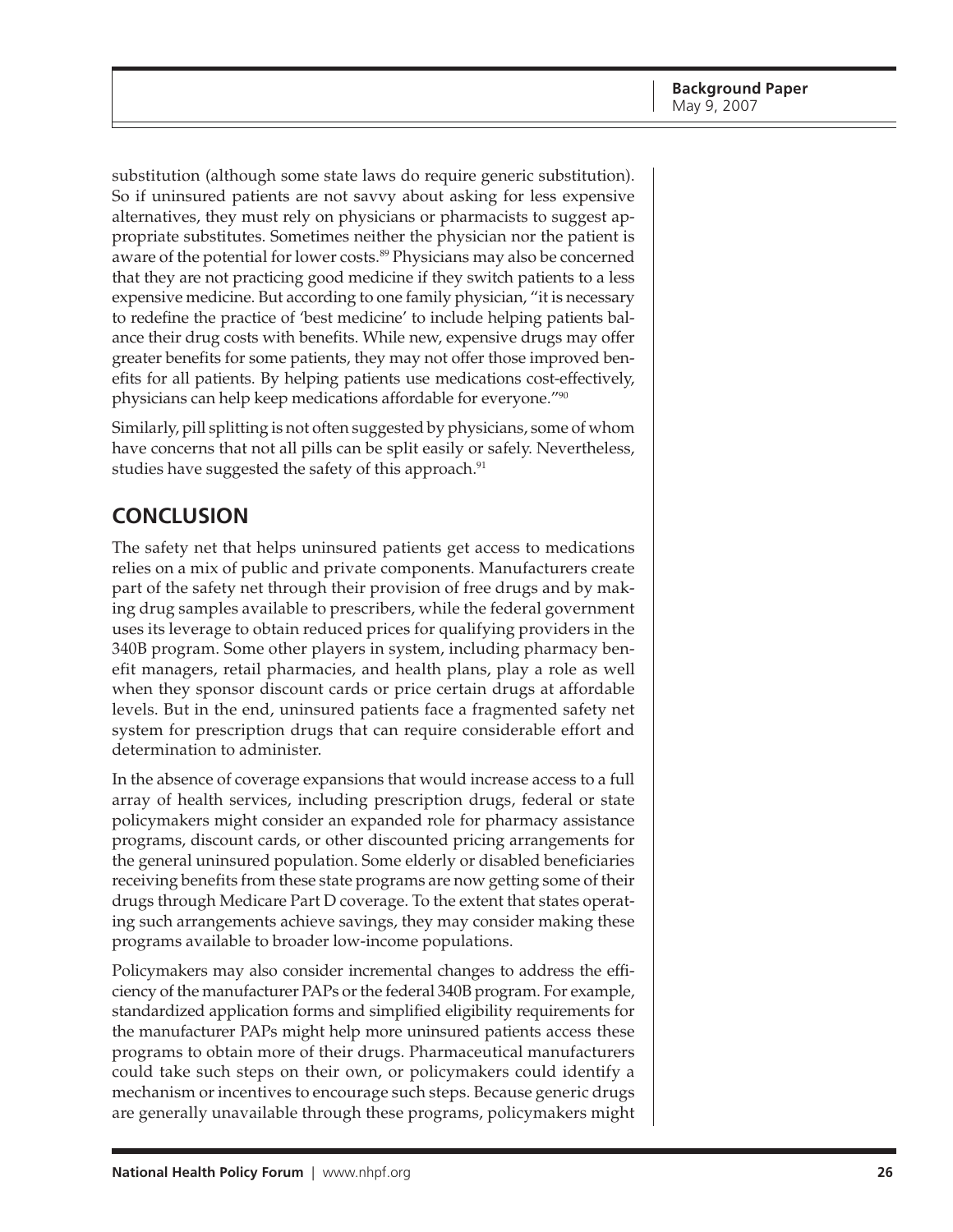<span id="page-26-0"></span>want to seek innovative ways to make generic drugs more accessible to low-income uninsured populations.

Although the 340B program is successful in making prescription drugs available to safety net providers at discounted prices, recent studies by the HHS OIG have identified gaps in enrolling all eligible providers and ensuring that providers always get the correct prices. Policymakers may want to consider ways of replicating some of the innovative ideas that been tested in the HRSA demonstrations, as well as testing other approaches to expanding and strengthening the 340B program.

Prescription drugs can be a lifeline in keeping a patient's diabetes or asthma in check, controlling hypertension, or limiting cholesterol levels. But filling prescriptions may be beyond the means of many persons without drug coverage. The safety net today includes valuable resources to help these individuals get the drugs they need. Policy measures that fill the gaps in the current safety net have the potential to make a significant difference for patients with limited resources.

## **ENDNOTES**

1. Some states have created pharmacy assistance programs that focus on help for Medicare-eligible populations. Since the implementation of Medicare Part D, they generally provide coverage that wraps around the Part D benefit. Some programs offer assistance to elderly or disabled individuals that are not enrolled in Medicare, but few provide assistance to nondisabled individuals under the age of 65.

2. These results were based on a 2001 telephone survey conducted for the Commonwealth Fund. Claudia L. Schur, Michelle M. Doty, and Marc L. Berk, "Lack of Prescription Coverage Among the Under 65: A Symptom of Underinsurance," Issue Brief, Task Force on the Future of Health Insurance, The Commonwealth Fund, February 2004; available at [www.cmwf.org/usr\\_doc/Schur\\_under65.pdf.](http://www.cmwf.org/usr_doc/Schur_under65.pdf)

3. These data are from the Medical Expenditure Panel Survey Household Component and are based on some special questions that were asked on the 1996 survey but have not been asked since then. U.S. Department of Health and Human Services, Office of the Assistant Secretary for Planning and Evaluation (DHHS/ASPE), *Prescription Drug Coverage, Spend[ing, Utilization, and Prices: Report to the President](http://aspe.hhs.gov/health/reports/drugstudy)*, April 2000; available at http://aspe.hhs.gov/ health/reports/drugstudy.

4. Schur, Doty, and Berk, "Lack of Prescription Coverage Among the Under 65." The analysis of this survey provided less detailed income breakdowns, reporting that 44 percent of those with incomes under 200 percent of the FPL lacked drug coverage, compared with just 12 percent of those with higher incomes.

- 5. DHHS/ASPE, *Prescription Drug Coverage, Spending, Utilization, and Price*.
- 6. Schur, Doty, and Berk, "Lack of Prescription Coverage Among the Under 65."

7. Robin Tamblyn *et al.*, "Adverse Events Associated With Prescription Drug Cost-Sharing Among Poor and Elderly Persons," *Journal of the American Medical Association,* 285, no. 4 (January 24-31, 2001): pp. 421–429.

8. Richard E. Johnson *et al.*, "The Effect of Increased Prescription Drug Cost Sharing on Medical Care Utilization and Expenses of Elderly Health Maintenance Organization Members," *Medical Care,* 35, no. 11 (November 1997): pp. 1119–1131.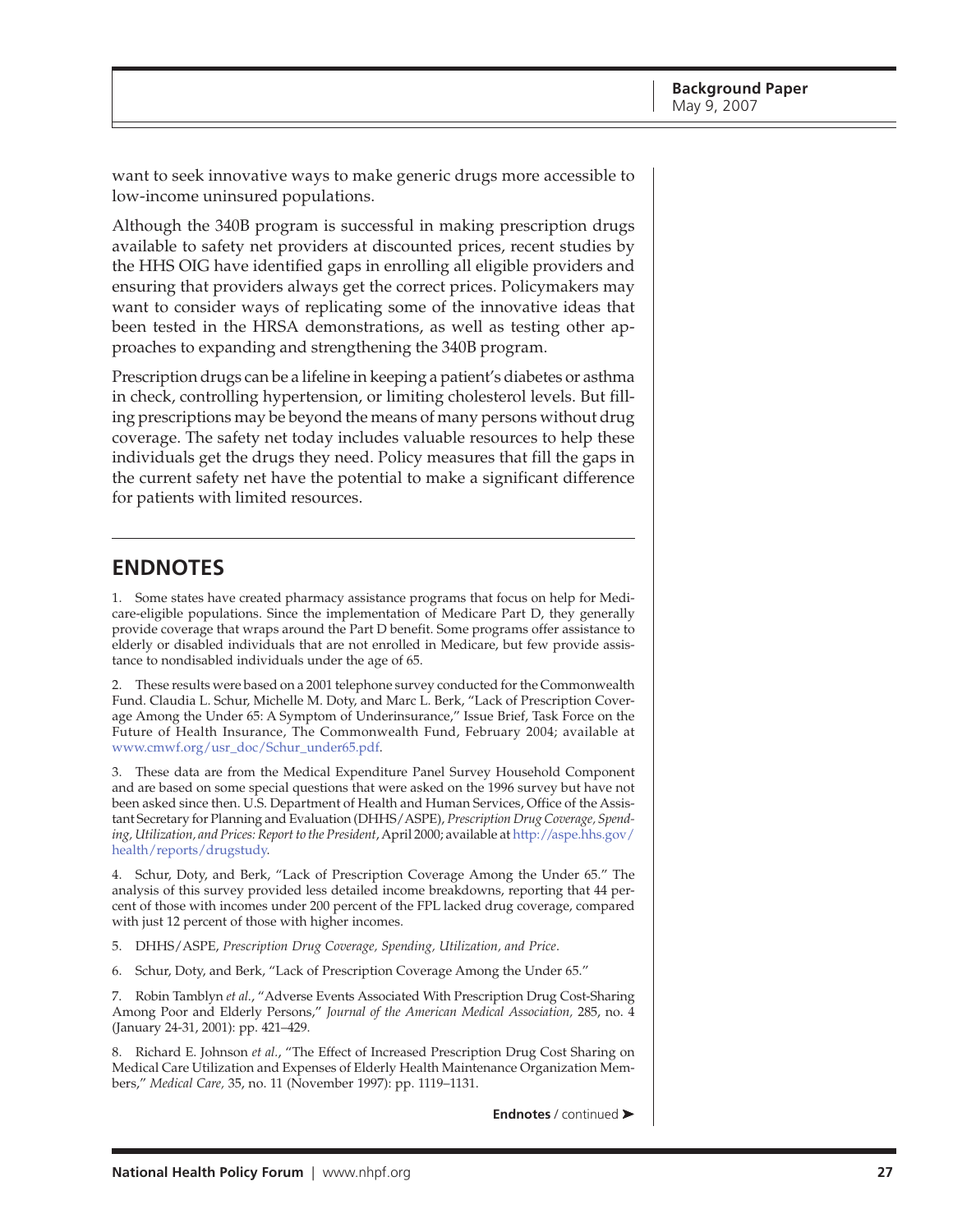9. Stephen B. Soumerai *et al.*, "Effects of Drug-Payment Limits on Admission to Hospitals and Nursing Homes," *New England Journal of Medicine,* 325, no. 15 (October 10, 1991): pp. 1072–1077; and Stephen B. Soumerai *et al*., "Effects of Limiting Medicaid Drug-Reimbursement Benefits on the Use of Psychotropic Agents and Acute Mental Health Services by Patients with Schizophrenia," *New England Journal of Medicine,* 331, no. 10 (September 8, 1994): pp. 650–655.

10. Thomas S. Rector and Patricia J. Venus, "Do Drug Benefits Help Medicare Beneficiaries Afford Prescribed Drugs?" *Health Affairs,* 23, no. 16 (July/August 2004): pp. 213–222.

11. Judy Zerzan, *Oregon's Medically Needy Program Survey*, Summary Report, prepared for the Office for Oregon Health Policy and Research, February 2004; available at [www.oregon.gov/DAS/OHPPR/RSCH/docs/MedicallyNeedy.pdf.](http://www.oregon.gov/DAS/OHPPR/RSCH/docs/MedicallyNeedy.pdf)

12. PhRMA, *Pharmaceutical Industry Profile 2006*, available at www.phrma.org/files/ [2006%20Industry%20Profile.pdf; and PhRMA,](http://www.phrma.org/files/2006%20Industry%20Profile.pdf) *Pharmaceutical Industry Profile 2007*, available at [www.phrma.org/files/Profile%202007.pdf.](http://www.phrma.org/files/Profile%202007.pdf)

13. This count is provided for two software services, Indicare ([www.indicare.com\)](http://www.indicare.com) and MedData Services [\(www.MedDataServices.com\)](http://www.MedDataServices.com). Another service ([www.paprx.com\)](http://www.paprx.com) reports that about 2,400 drugs are available, but this may include generic drugs available through two generic drug PAPs.

14. U.S. General Accounting Office (GAO), "Prescription Drugs: Drug Company Programs Help Some People Who Lack Coverage," GAO-01-137, November 2000; available at [www.gao.gov/new.items/d01137.pdf.](http://www.gao.gov/new.items/d01137.pdf)

15. RxAssist, Program Assistance Program Center, "Frequently Asked Questions About Patient Assistance Programs"; available at [www.rxassist.org/faqs/default.cfm.](http://www.rxassist.org/faqs/default.cfm) The November 2000 GAO report found that about one-third of manufacturer plans in 1998 that had income limits did not make those limits public. It is unclear whether any plans fail to publish limits today. GAO also found that some plans had no income limits. GAO, "Prescription Drugs: Drug Company Programs Help Some People Who Lack Coverage*.*"

16. RxAssist, "Frequently Asked Questions."

17. For more information on the Partnership, see [https://www.pparx.org/PPA\\_facts.php.](https://www.pparx.org/PPA_facts.php) See also PhRMA, "Partnership for Prescription Assistance Celebrates Two Year Anniversary; Helps 3.6 Million Uninsured Patients Across United States," press release, April 5, 2007, available at [www.phrma.org/news\\_room/press\\_releases/ppa\\_helps\\_3.6\\_million\\_](http://www.phrma.org/news_room/press_releases/ppa_helps_3.6_million_in_two_years) in\_two\_years.

18. Data reported in PhRMA, *Pharmaceutical Industry Profile 2007* and supplemented by email communication with PhRMA staff, April 20, 2007.

19. RxAssist, "Frequently Asked Questions." The GAO report estimated that about half the programs required application by the physician; see GAO, "Prescription Drugs: Drug Company Programs Help Some People Who Lack Coverage*.*"

20. GAO, "Prescription Drugs: Drug Company Programs Help Some People Who Lack Coverage"; and Karen Montemayor, "How to Help Your Low-Income Patients Get Prescription Drugs," *Family Practice Management* (November/December 2002): pp. 51–56, available at [www.aafp.org/fpm/20021100/51howt.html.](http://www.aafp.org/fpm/20021100/51howt.html)

21. For more information, see [https://www.pparx.org/PPA\\_facts.php.](https://www.pparx.org/PPA_facts.php)

22. Sheri Porter, "FPs Feel the Squeeze: Matching Patients to Assistance Programs," *FP Report,* 9, no. 2, February 2003; available at [www.aafp.org/fpr/20030200/8.html.](http://www.aafp.org/fpr/20030200/8.html)

23. Kathryn Saenz Duke, Kristiana Raube, and Helene Levens Lipton, "Patient-Assistance Programs: Assessment of and Use by Safety-Net Clinics," *American Journal of Health-System Pharmacy,* 62 (April 1, 2005): pp. 726–731.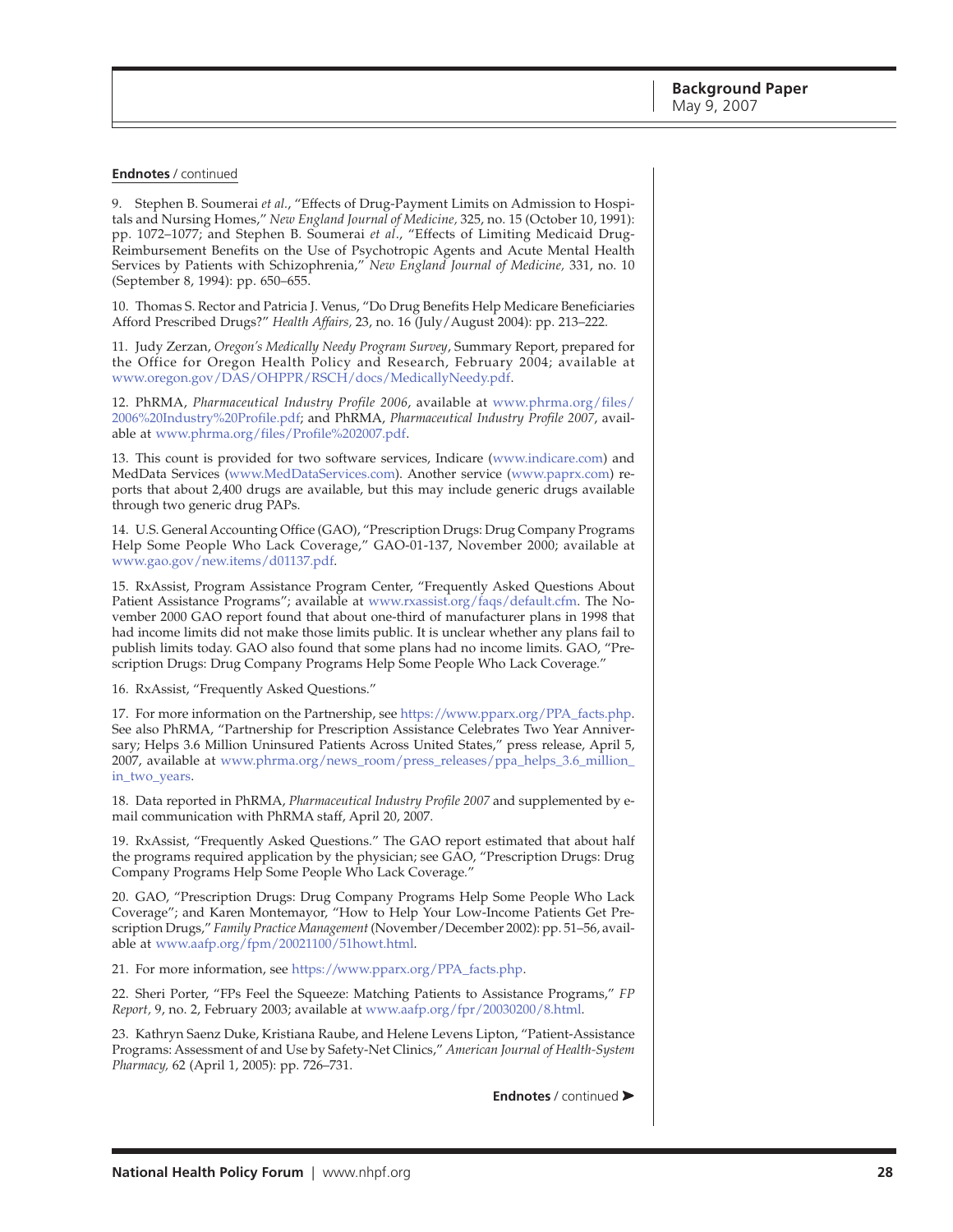24. This estimate comes from two software services, Indicare and MedData Services. Another software service is available from a group called PDA USA ([www.pdausa.org\)](http://www.pdausa.org). Two of these companies are small private firms, whereas Indicare is affiliated with the wholesaler AmerisourceBergen.

25. Medpin – Public Health Institute, "PAP Information Management Resources for Clinics to Help Uninsured Patients," June 2003; available at [www.medpin.org/pdf/pap-2003.pdf.](http://www.medpin.org/pdf/pap-2003.pdf)

26. GAO, "Prescription Drugs: Drug Company Programs Help Some People Who Lack Coverage*.*"

27. GAO, "Prescription Drugs: Drug Company Programs Help Some People Who Lack Coverage*.*"

28. GAO, "Prescription Drugs: Drug Company Programs Help Some People Who Lack Coverage*.*"

29. Zerzan, *Oregon's Medically Needy Program Survey*.

30. These examples are from the site visits conducted by the Center for Studying Health System Change in 2005. Laurie E. Felland *et al*., "The Community Safety Net and Prescription Drug Access for Low-Income, Uninsured People," Center for Studying Health System Change, Issue Brief No. 105, April 2006; available at [www.hschange.com/CONTENT/835/835.pdf.](http://www.hschange.com/CONTENT/835/835.pdf)

31. Lisa McTavish and Susie Gray, "Helping Needy Patients Get Needed Medications," *Family Practice Management*[, 12, no. 6 \(June 2005\); available at www.aafp.org/fpm/20050600/](http://www.aafp.org/fpm/20050600/56help.html) 56help.html.

32. Porter, "FPs Feel the Squeeze."

33. Medpin, "Virginia Partnership Facilitates Bulk Donations," *Rx for Access*, 2, issue 2 (March 2005): p. 3, available at [www.rxforaccess.org/pdf/March05.pdf;](http://www.rxforaccess.org/pdf/March05.pdf) and Rx Partnership, "E-News," May 2005, available at [www.rxpartnership.org/pdf/May2005.pdf.](http://www.rxpartnership.org/pdf/May2005.pdf)

34. Medpin, "Maryland Connects Patients with PAPs," *Rx for Access*, 2, issue 4 (June 2005): p. 3; available at [www.rxforaccess.org/pdf/June%202005.pdf.](http://www.rxforaccess.org/pdf/June%202005.pdf) For more information on MEDBANK, see [www.medbankmd.org.](http://www.medbankmd.org)

35. Medpin, "A Commitment to Care for Low-Wage Workers: South Carolina's Communicare," *Rx for Access*, 2, issue 6 (September 2005): p. 3; available at [www.rxforaccess.org/pdf/September%202005.pdf.](http://www.rxforaccess.org/pdf/September%202005.pdf) See also [www.commun-i-care.org](http://www.commun-i-care.org) for more information on Communicare.

36. The Partnership does not report how many people actually enroll in the participating programs.

37. Partnership for Pharmacy Assistance, "Frequently Asked Questions," March 2007; available at [www.pparx.org/PPAfaqs.pdf.](http://www.pparx.org/PPAfaqs.pdf)

38. Robert McEwan, founder and chief executive officer of MEDBANK of Maryland, as quoted in Medpin, "Maryland Connects Patients with PAPs."

39. RxAssist, "About RxAssist," available at [www.rxassist.org/about/default.cfm;](http://www.rxassist.org/about/default.cfm) and RxAssist, "Frequently Asked Questions."

[40. NeedyMeds, "NeedyMeds' History"; available at www.needymeds.com/indices/](http://www.needymeds.com/indices/history.tml) history.tml.

41. Together Rx Access press releases, January 11, 2005; April 25, 2005; and July 21, 2005.

42. United Press International, "Ho Ho Ho from Big Pharma," December 21, 2006; available at [www.togetherrxaccess.com/pdf/TRx-UPI.PDF.](http://www.togetherrxaccess.com/pdf/TRx-UPI.PDF)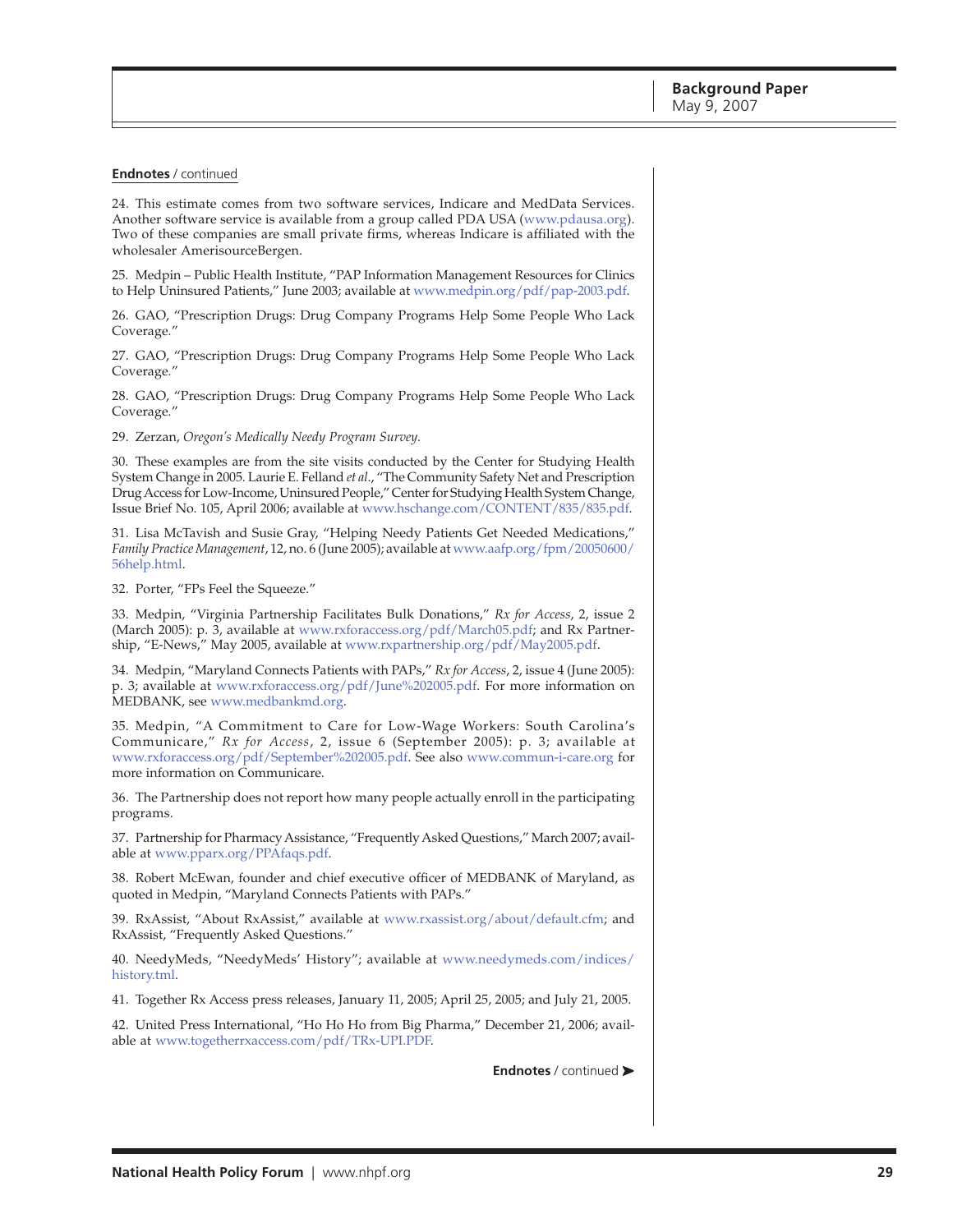43. Health Policy Alternatives, Inc., *Prescription Drug Discount Cards: Current Programs and Issues*, prepared for Henry J. Kaiser Family Foundation, February 2002; available at [www.kff.org/medicare/upload/Prescription-Drug-Discount-Cards-Current-Programs](http://www.kff.org/medicare/upload/Prescription-Drug-Discount-Cards-Current-Programs-and-Issues-Report-2.pdf)and-Issues-Report-2.pdf.

44. Sarah Rubenstein, "Why Generic Doesn't Always Mean Cheap: Zocor Case Shows Drugstores May Offer Only Small Savings Over Brand-Name Drug Prices," *Wall Street Journal*, March 13, 2007, p. D1.

45. For more information on Rx Outreach, see [www.rxoutreach.com.](http://www.rxoutreach.com)

46. For more information on Xubex, see [www.xubex.com.](http://www.xubex.com)

47. Purchases made by a family member or by a charity count as true out-of-pocket (TrOOP) costs, as do payments by state pharmacy assistance programs.

48. Office of the Inspector General (OIG), "Patient Assistance Programs for Medicare Part D Enrollees," U.S. Department of Health and Human Services, Special Advisory Bulletin, November 2005.

49. OIG, "Patient Assistance Programs for Medicare Part D Enrollees."

50. RxAssist, "Patient Assistance Program Eligibility Criteria and Medicare Part D," updated January 16, 2007; available at [www.rxassist.org/docs/medicare-and-paps.cfm.](http://www.rxassist.org/docs/medicare-and-paps.cfm)

51. Novartis, "For Medicare Beneficiaries," PhRMA Web site; available at [www.pharma.us.novartis.com/novartis/medicare.jsp.](http://www.pharma.us.novartis.com/novartis/medicare.jsp)

[52. Pfizer, "Program Details: Connection to Care"; available at www.pfizerhelpfulanswers.com/](http://www.pfizerhelpfulanswers.com/pages/Programs/programdetails.aspx?p=2) pages/Programs/programdetails.aspx?p=2.

53. Gregory Twachtman, "PAP Participation by Part D Enrollees Falls Short of Predictions for Some Programs," *Medicare Drug Focus*, 3, no. 10 (March 5, 2007).

54. FQHCs include so-called FQHC look-alike facilities that meet FQHC requirements but do not currently receive federal grants.

55. Katheryne Richardson, *The Bridge to 340B: Comprehensive Pharmacy Services Solutions in Underserved Populations*, prepared for Medpin with support from the HRSA Pharmacy Ser[vices Support Center, April 2004; available at http://pssc.aphanet.org/documents/bridge-](http://pssc.aphanet.org/documents/bridge-340B_001.pdf)340B\_001.pdf.

56. Dennis P. Williams, Health Resources and Services Administration, "Oversight and Administration of the 340B Drug Pricing Program (340B Program)," testimony before the Subcommittee on Oversight and Investigations, Committee on Energy and Commerce, U.S. House of Representatives, December 15, 2005; available at [www.hhs.gov/asl/testify/t051215a.html.](http://www.hhs.gov/asl/testify/t051215a.html)

57. Comparing the volume of drugs in these different settings is made more difficult because of the complexities of drug pricing.

58. National Association of Community Health Centers, "A Sketch of Community Health [Centers: Chart Book 2006"; available at www.nachc.org/research/Files/Chart%20](http://www.nachc.org/research/Files/Chart%20Book%202006.pdf) Book%202006.pdf.

59. "Pharmacy Services for the Underserved: 340B Hospitals: the Basics and an Update," *Pharmacy Today*, HRSA Pharmacy Services Support Center, November 2004; available at [http://pssc.aphanet.org/newsandevents/documents/11.04pssc\\_000.pdf.](http://pssc.aphanet.org/newsandevents/documents/11.04pssc_000.pdf)

60. By law, the best discounts that manufacturers offer to commercial customers must be extended to state Medicaid programs. The Medicare Modernization Act exempts inpatient drug purchases by participating 340B hospitals from the Medicaid best price formula, and thus manufacturers can offer deeper discounts without being required to share that same level of discount with Medicaid.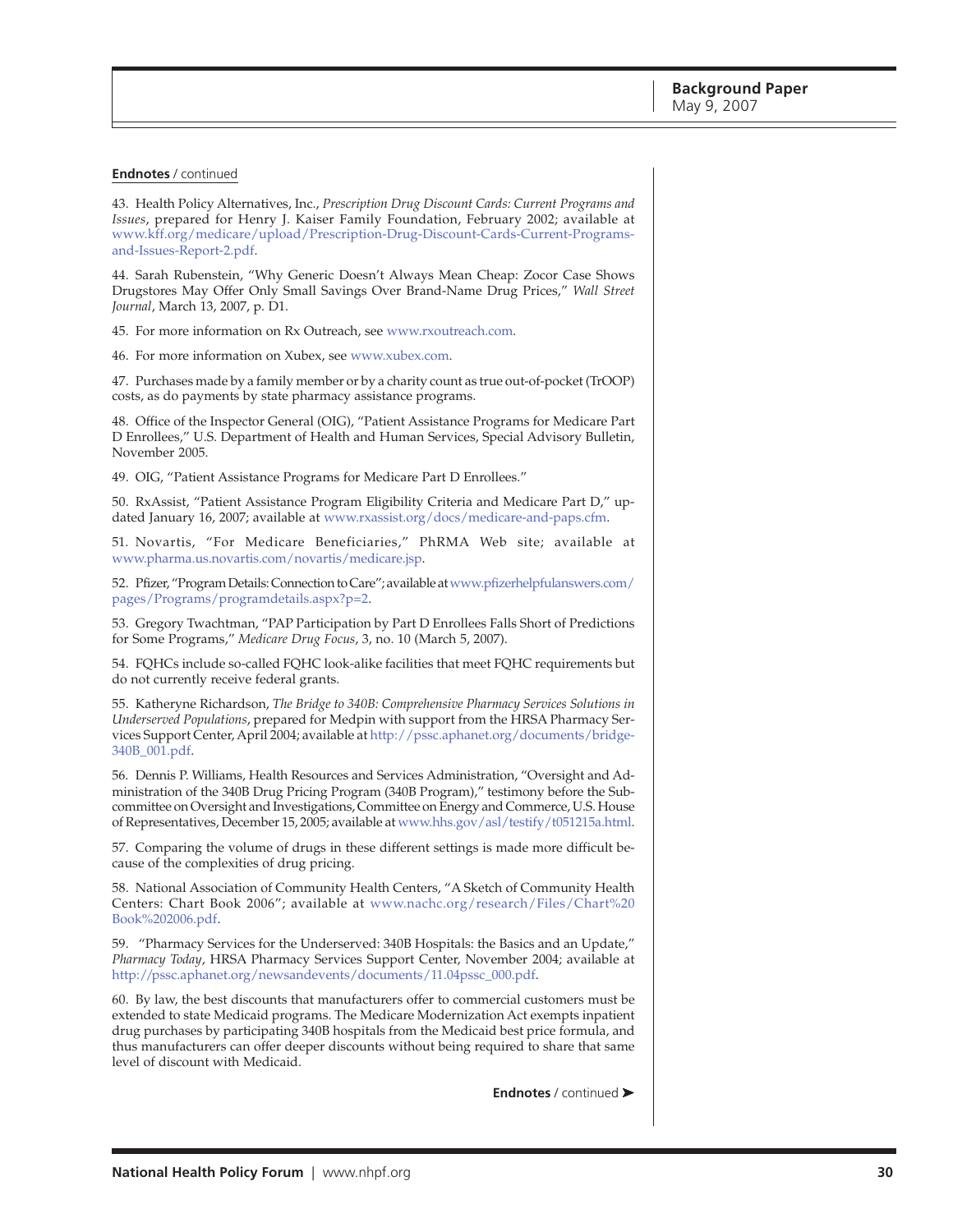61. Fred Gebhart, "Most Drugmakers Ignoring 340B Inpatient Option," *Drug Topics* (July 10, 2006); available at [www.drugtopics.com/drugtopics/article/articleDetail.jsp?id=353145.](http://www.drugtopics.com/drugtopics/article/articleDetail.jsp?id=353145)

62. These estimates are based on numbers shown in DHHS/ASPE, *Prescription Drug Coverage, Spending, Utilization, and Prices* and in William von Oehsen, "Pharmaceutical Discounts Under Federal Law: State Program Opportunities," Public Health Institute/Medpin, May 2001; available at [www.ppsv.com/news-publications-31.html.](http://www.ppsv.com/news-publications-31.html)

63. Christopher Hatwig, "340B Prime Vendor Program," testimony before the Subcommittee on Oversight and Investigations, Committee on Energy and Commerce, U.S. House of Repre[sentatives, December 15, 2005; available at http://republicans.energycommerce.house.gov/](http://republicans.energycommerce.house.gov/108/Hearings/12152005hearing1739/Hatwig.pdf) 108/Hearings/12152005hearing1739/Hatwig.pdf.

64. OIG, "Deficiencies in the Oversight of the 340B Drug Pricing Program," OEI-05-02- 00072, October 2005.

65. OIG, "Review of 340B Prices," OEI-05-02-00073, July 2006.

66. Robert Schmitz *et al.*, "The PHS 340B Drug Pricing Program: Results of a Survey of Eligible Entities," Mathematica Policy Research, August 30, 2004. Other studies have shown participation rates ranging from about 40 percent to nearly 75 percent. See Richardson, *The Bridge to 340B*.

67. Focus groups of eligible entities as reported in Richardson, *The Bridge to 340B.*

68. Richardson, *The Bridge to 340B*.

69. Richardson, *The Bridge to 340B*; Jeffrey R. Lewis, *The Oregon Blueprint: Coordinated Contracting of Prescription Drugs – A Fiscal and Policy Strategy for the State of Oregon*, Heinz [Family Philanthropies, July 2006, available at www.heinzfamily.org/pdfs/](http://www.heinzfamily.org/pdfs/Oregon_Blueprint.pdf) Oregon\_Blueprint.pdf; and HRSA, "Alternative Method Demonstration Project Summaries," available at [www.hrsa.gov/opa/altmethodsummaries.htm.](http://www.hrsa.gov/opa/altmethodsummaries.htm)

70. Laura Shane-McWhorter, "Diabetes Care in Community Health Centers: A Focus on Health Resources and Services Administration-Funded Clinical Pharmacy Demonstration Projects," *Diabetes Spectrum,* 19, no. 3 (2006): pp. 141–144; available at [http://spectrum.diabetesjournals.org/cgi/reprint/19/3/141.](http://spectrum.diabetesjournals.org/cgi/reprint/19/3/141)

71. Medpin, "Texas Association Brings 340B Value to Clinics," *Rx for Access*, 2, issue 6, (September 2005): p. 8; available at [www.rxforaccess.org/pdf/September%202005.pdf.](http://www.rxforaccess.org/pdf/September%202005.pdf)

72. John F. Hoadley, Laurie E. Felland, and Andrea B. Staiti, "Federal Aid Strengthens Health Care Safety Net: The Strong Get Stronger," Issue Brief No. 80, Center for Studying Health System Change, April 2004; available at [www.hschange.com/CONTENT/669/669.pdf.](http://www.hschange.com/CONTENT/669/669.pdf)

73. GAO, "Prescription Drugs: Improvements Needed in FDA's Oversight of Direct-to-[Consumer Advertising," GAO-07-54, November 2006; available at www.gao.gov/](http://www.gao.gov/new.items/d0754.pdf) new.items/d0754.pdf.

74. Kaiser Family Foundation, "National Survey of Physicians. Part II: Doctors and Pre[scription Drugs," highlights and chartpack, March 2002, available at www.kff.org/rxdrugs/](http://www.kff.org/rxdrugs/loader.cfm?url=/commonspot/security/getfile.cfm&PageID=13965) loader.cfm?url=/commonspot/security/getfile.cfm&PageID=13965; and Eric G. Campbell *et al*., "A National Survey of Physician-Industry Relationships," *New England Journal of Medicine,* 356, no. 17 (April 26, 2007): pp. 1742–1750.

75. Elisabeth L. Backer *et al.*, "The Value of Pharmaceutical Representative Visits and Medication Samples in Community-Based Family Practices," *Journal of Family Practice,* 49, no. 9 (September 2000): pp. 811–816.

76. M. A. Morgan *et al.*, "Interactions of Doctors with the Pharmaceutical Industry," *Journal of Medical Ethics,* 32 (2006): pp. 559–563.